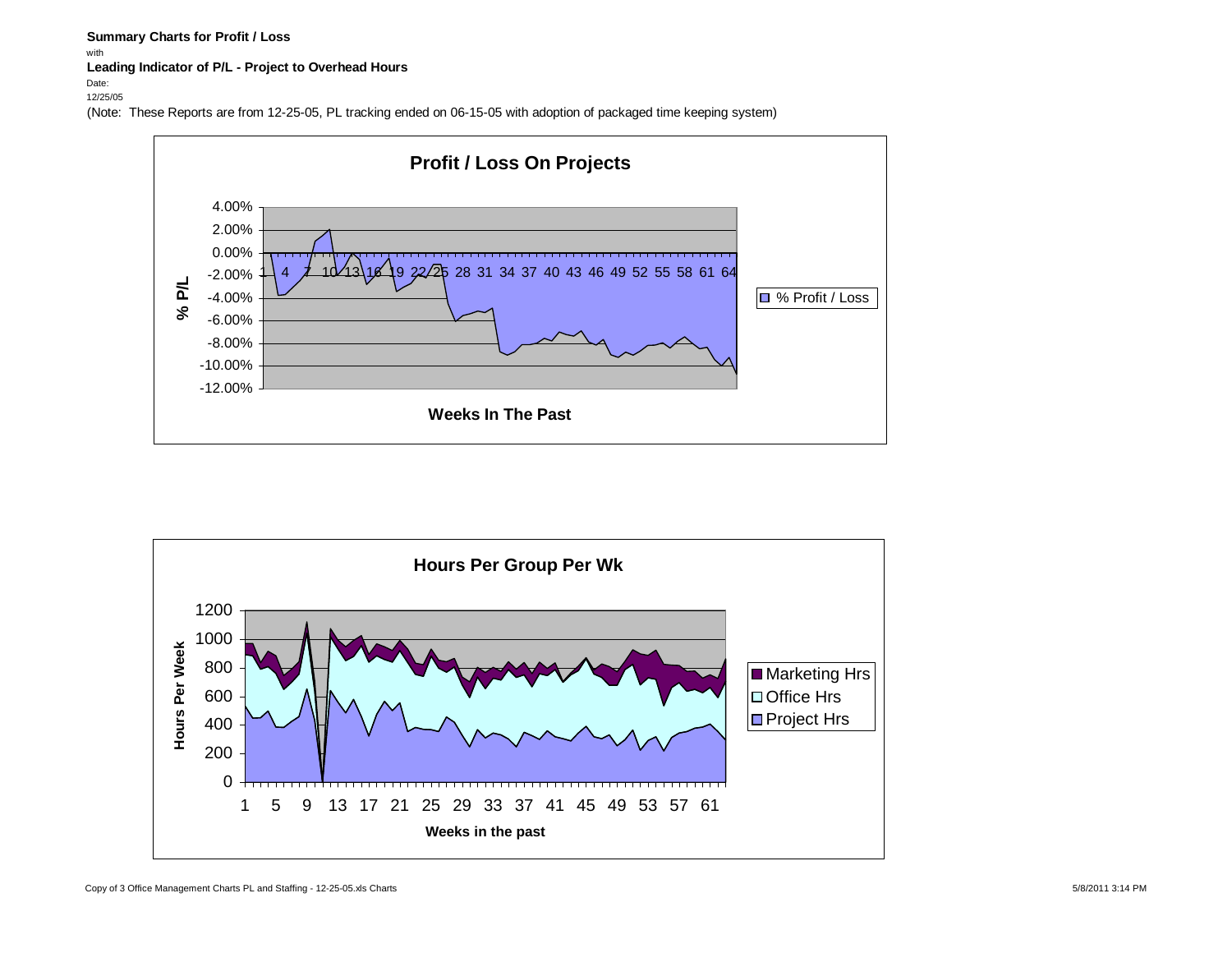|                                            | <b>Project Management Chart</b>                                                  |       |                                     |       |           |           |       |            |            |         | Project Teams ( Team members next to PM's in alternating grey / white bands ) |                                   |               |          |                   |         |             |                      |               |     |               |            |           |             |            |                            |                                                                                                                     |                             |                               |                               |                              |                                                |                                                   |                   | TOTAL Project Profitability All Phases Phase Profitability: Based on Hrs Used and % Complete Dates Below            |
|--------------------------------------------|----------------------------------------------------------------------------------|-------|-------------------------------------|-------|-----------|-----------|-------|------------|------------|---------|-------------------------------------------------------------------------------|-----------------------------------|---------------|----------|-------------------|---------|-------------|----------------------|---------------|-----|---------------|------------|-----------|-------------|------------|----------------------------|---------------------------------------------------------------------------------------------------------------------|-----------------------------|-------------------------------|-------------------------------|------------------------------|------------------------------------------------|---------------------------------------------------|-------------------|---------------------------------------------------------------------------------------------------------------------|
| PM Proj No: Projects                       |                                                                                  |       | Staffing (Input Required) 1 = 1 day |       |           |           |       |            |            |         |                                                                               |                                   |               |          |                   |         |             |                      |               |     |               |            |           |             |            |                            |                                                                                                                     |                             |                               |                               |                              |                                                | 6/3/05                                            |                   | Comments                                                                                                            |
|                                            |                                                                                  | Nancy | Ĕric                                | Steve | Michael   | Chad      | Cesar | Robert     | Claudine   | Grissel | Chih <sub>Ends</sub><br>Dec                                                   | Lisa P/T<br>Sato End<br>This Week | Monica<br>P/T | Lisa P/T | Greg P/T<br>Kevin | Steve D | Delia       | Santiago             | Larry<br>Matt |     | Patrice<br>۴e | James      | Josh      | Barbar<br>ᇎ | Days/wk    |                            | % Completion<br>Entire Project<br>త్ డి<br>풍북                                                                       |                             | Projected P/L<br>All Phases % | Net GA Fe<br>Current<br>Phase | Hours Budget<br>Current Phas | Actual Hours<br>Spent to Date<br>Current Phase | mpress<br>Should<br>Ch GC<br>There<br>ទី ទី ឌី ឌី | ed PA<br>Phase    | - Predesign D - Schematic Design E - Design Dev. F - Const. Docs<br>G - Bidding H - Const. Admin. I - Post Const.   |
|                                            |                                                                                  |       | 0.0 0.0                             |       |           | $9.5$ 9.5 |       | 11.0       | 10.0       | 10.5    | 10.0                                                                          | 2.5                               | 5.0<br>5.0    | 0.0 0.0  | 10.0              | 10.0    |             | $10.0$ 10.0 0.0 10.0 |               |     | 10.0<br>10.0  | 5.0        | $7.0$ 9.0 |             |            |                            |                                                                                                                     |                             |                               |                               |                              |                                                |                                                   |                   |                                                                                                                     |
| REW 200040.00 SCA: PS.103-Wall             |                                                                                  |       |                                     |       |           |           |       |            |            |         |                                                                               |                                   |               |          |                   |         |             |                      |               |     |               |            |           |             | 0.0        | \$                         | 3,506<br>99%                                                                                                        | 99%                         | $-1%$                         | Hourly                        | Hourly                       | 47                                             | 99%                                               |                   | Change to all PS 103 jobs, REW to provide fees for all 103 sub no,<br>and separate 103 proj nos                     |
|                                            | REW 200041.00 SCA: Martin Van Buren                                              |       |                                     |       |           |           |       | 1.0        |            |         | 0.5                                                                           |                                   |               |          |                   |         |             |                      |               |     |               |            |           |             | 1.5        |                            | \$480,000<br>100%                                                                                                   | 119%                        | $-20%$                        | \$140,000                     | 1,867                        | 2,012                                          | 99%                                               |                   | $-9%$ Hold                                                                                                          |
| REW 200211.00                              | DASNY: Cumberland                                                                |       |                                     |       |           |           |       | 1.0        | 1.0        |         | 0.5                                                                           |                                   |               |          |                   |         |             |                      |               |     |               |            |           |             | 2.5        |                            | \$ 288,848<br>92%                                                                                                   | 108%                        | $-16%$                        | \$45,872                      | 612                          | 772.0                                          | 50%                                               |                   | -76% GC 3 mo behind                                                                                                 |
| REW 200421.00<br>REW 200422.00             | SCA #3:200421 PS 345<br>SCA #3:200422 PS 397                                     |       |                                     |       |           |           |       | 0.5        | 1.0<br>1.0 |         |                                                                               |                                   | 1.0           |          |                   |         |             |                      |               |     |               |            |           |             | 1.0<br>2.5 |                            | 43,81<br>49%<br>72,747<br>48%                                                                                       | 95.48%<br>113.48%           | $-46%$<br>$-66%$              | \$13,144<br>\$21,824          | 175<br>291                   | 337<br>1,004                                   | 95%<br>95%                                        | $-97%$<br>$-250%$ |                                                                                                                     |
| REW 200418.00                              | <b>LKB Hoban Computer Center</b>                                                 |       |                                     |       |           |           |       |            |            |         |                                                                               |                                   |               |          |                   |         |             |                      |               |     |               |            |           |             | 0.0        |                            | 20,000<br>85%                                                                                                       | 68.72%                      | 16%                           | \$3,100                       | 41                           | $\sim$                                         | 0%                                                | 0%                |                                                                                                                     |
| REW 200434.00                              | SCA PS 270 RA                                                                    |       |                                     |       |           |           |       |            |            | 0.5     |                                                                               |                                   |               |          |                   |         |             |                      |               |     |               |            |           |             | 0.5        |                            | 35%<br>6,500                                                                                                        | 353.65%                     | $-319%$                       | \$6,500                       | 87                           | 307                                            | 35%                                               | $-319%$           |                                                                                                                     |
| REW 200435.00                              | SCA PS 222 RA                                                                    |       |                                     |       |           |           |       |            |            |         |                                                                               |                                   |               |          |                   |         |             |                      |               |     |               |            |           |             | 0.0        |                            | 10,000<br>35%                                                                                                       | 146.629                     | $-112%$                       | \$10,000                      | 133                          | 196                                            | 35%                                               | $-112%$           |                                                                                                                     |
| REW 200503.00<br>REW 200505.00             | SCA PS 238 RA                                                                    |       |                                     |       |           |           |       |            |            | 0.5     |                                                                               |                                   |               |          |                   |         |             |                      |               |     |               |            |           |             | 0.5<br>0.0 |                            | 49,650<br>25%<br>30,457<br>24%                                                                                      | 25.00%<br>14.67%            | $0\%$<br>9%                   | \$49,650<br>\$17,550          | 662<br>234                   | 166<br>- 3                                     | 25%                                               | 0%<br>0%          | <mark>ourly fee??????????</mark>                                                                                    |
| REW 200502.00                              | New U<br>Columbia: Casa Roof                                                     |       |                                     |       |           |           |       |            |            |         |                                                                               |                                   |               |          |                   |         |             |                      |               |     |               |            |           |             | 0.0        |                            | 33,000<br>24%                                                                                                       | 41.36%                      | $-18%$                        | \$15,600                      | 178                          | 156                                            | 1%<br>50%                                         |                   | -38% hrly rate \$87.50 2/12                                                                                         |
| REW                                        | 200411.00 COLUMBIA: SIPA Student Offices                                         |       |                                     |       |           |           |       |            |            |         |                                                                               |                                   |               |          |                   |         |             |                      |               |     |               |            |           |             | 0.0        |                            | 14,000<br>100%                                                                                                      | 196%                        | $-96%$                        | \$14,000                      | 187                          | 367                                            | 100%                                              | -96%              |                                                                                                                     |
| REW 200431.00 OGS: Fishkill                |                                                                                  |       |                                     |       |           |           |       |            |            |         |                                                                               |                                   |               |          |                   |         |             |                      |               |     |               |            |           |             | 0.0        |                            | 130,000<br>0%                                                                                                       | 42.00%                      | $-42%$                        | \$32,500                      | 624                          | 371                                            | 1%                                                |                   | -168% hrly rate \$87.50 2/12 all jobs here forward                                                                  |
| REW 200515.00 PS 147                       |                                                                                  |       |                                     |       |           |           |       | 1.0        |            |         | 2.0                                                                           |                                   |               |          |                   |         |             |                      |               | 4.0 | 5.0           |            |           | $1.0$ 2.0   | 7.0        |                            | 94,500<br>0%                                                                                                        | 2.82%                       | $-3%$                         | \$18,900                      | 216                          | 31                                             | 1%                                                |                   | -13% Site Service Allowance Not inc. in CA total                                                                    |
| REW 200516.00 PS 16<br>REW 200517.00 PS 17 |                                                                                  |       |                                     |       |           |           | 1.0   | 1.0<br>1.0 |            |         | 1.0                                                                           |                                   |               |          |                   |         |             |                      |               |     |               |            |           | 2.0         | 2.0<br>2.0 |                            | 99,505<br>0%<br>18,29<br>0%                                                                                         | 0.26%<br>1.67%              | 0%<br>$-1%$                   | \$19,901<br>\$3,658           | 227<br>42                    | -3<br>$\overline{4}$                           | 1%<br>1%                                          |                   | 0% Site Service Allowance Not inc. in CA total, 1/3 all phases to GA<br>Site Service Allowance Not inc. in CA total |
| REW 200518.00                              | <b>IS 113</b>                                                                    |       |                                     |       |           |           |       | $5.0$ 2.0  |            |         | 2.0                                                                           | 2.5                               |               |          | 5.0               |         |             |                      |               |     | 1.0           |            |           | 1.0         | 17.5       |                            | 166,430<br>0%                                                                                                       | 0.24%                       | $0\%$                         | \$33,286                      | 380                          | 5                                              | 1%                                                |                   | Site Service Allowance Not inc. in CA total, 80% all phases to GA                                                   |
| REW 200519.00                              | <b>JHS 10</b>                                                                    |       |                                     |       |           |           |       |            |            |         |                                                                               |                                   | 1.0           |          |                   |         |             |                      |               | 1.0 |               |            |           |             | 2.0        |                            | 149,91<br>0%                                                                                                        | 0.12%                       | 0%                            | \$29,982                      | 343                          | $\overline{2}$                                 | 1%                                                |                   | 0% Site Service Allowance Not inc. in CA total                                                                      |
| REW 200520.00                              | <b>PS 230</b>                                                                    |       |                                     |       |           |           |       | 1.0        |            |         | 1.0                                                                           |                                   |               |          |                   |         |             |                      |               |     |               |            |           | $1.0$ 2.0   | 2.0        |                            | 86,17<br>0%                                                                                                         | 0.00%                       | 0%                            | \$17,235                      | 197                          | $\sim$                                         | 1%                                                |                   | 1% Site Service Allowance Not inc. in CA total, 1/2 all phases to GA                                                |
| REW 200521.00<br>REW 200522.00             | <b>IS 293</b>                                                                    |       |                                     |       |           |           |       |            |            |         | 1.0                                                                           | 4.0                               |               |          |                   |         |             |                      |               |     | 7.0           |            |           |             | 5.0        |                            | 101,63<br>0%                                                                                                        | 0.00%                       | 0%                            | \$20,327                      | 232                          |                                                | 1%                                                |                   | 1% Site Service Allowance Not inc. in CA total, 1/3 all phases to GA                                                |
| REW 200523.00                              | <b>PS 87</b><br><b>SSC HS SL</b>                                                 |       |                                     |       |           |           | 3.0   |            |            | 3.0     | 1.0<br>1.0                                                                    |                                   |               |          | 5.0               |         |             |                      |               | 4.0 | 5.0           |            |           | 1.0         | 8.0<br>9.0 |                            | 115,674<br>0%<br>23,135<br>0%                                                                                       | 0.00%<br>0.00%              | 0%<br>0%                      | \$23,135<br>\$23,135          | 264                          | $\sim$<br>264                                  | 1%<br>0%                                          |                   | 1% Site Service Allowance Not inc. in CA total, 85% all phases to GA                                                |
| REW 200524.00                              | JB HS SL                                                                         |       |                                     |       |           |           |       | 1.0        |            |         |                                                                               |                                   |               |          |                   |         |             |                      |               |     |               |            |           |             | 1.0        |                            | 0%                                                                                                                  | 0.00%                       | 0%                            | \$0                           |                              | $\Omega$                                       | 0%                                                | 0 <sup>9</sup>    |                                                                                                                     |
| REW 200526.00 IS 71                        |                                                                                  |       |                                     |       |           |           |       | $1.0$ 1.5  |            |         |                                                                               |                                   |               |          |                   |         |             |                      |               |     | 2.0           |            |           | 1.0         | 2.5        |                            |                                                                                                                     |                             |                               |                               |                              |                                                |                                                   |                   |                                                                                                                     |
| REW 200526.00                              | PS 345 Roofs                                                                     |       |                                     |       |           |           |       |            |            | 1.0     |                                                                               |                                   |               |          |                   |         |             | 2.5                  |               |     |               |            |           |             | 3.5        |                            |                                                                                                                     |                             |                               |                               |                              |                                                |                                                   |                   | hrly rate \$87.50 2/12                                                                                              |
| REW 200526.00                              | <b>PS 371</b>                                                                    |       |                                     |       |           |           |       |            |            | 1.0     |                                                                               |                                   |               |          |                   |         |             |                      |               |     |               |            |           |             | 2.5        |                            |                                                                                                                     |                             |                               |                               |                              |                                                |                                                   |                   | hrly rate \$87.50 2/12                                                                                              |
| SGM 200029.20                              | DASNY: Hostos- 1st floor Phase                                                   |       |                                     | 1.0   |           |           |       |            |            |         |                                                                               |                                   |               |          |                   |         |             |                      |               |     |               |            |           |             | 1.0        |                            | 235,317<br>100%                                                                                                     | 208%                        | $-108%$                       | \$99,641                      | 1,329                        | 1,776                                          | 99%                                               | $-35%$            | Dental clinic punchlist; add. items                                                                                 |
| SGM 200029.21                              | DASNY: Hostos- Elevators Phase 1A                                                |       |                                     |       |           |           |       |            |            |         |                                                                               |                                   |               |          |                   |         |             |                      |               |     |               |            |           |             | 0.0        |                            | 36,959<br>100%                                                                                                      | 65%                         | 35%                           | \$23,403                      | 312                          | 40                                             | 100%                                              | 87%               | Closeout                                                                                                            |
| SGM 200029.22                              | DASNY: Hostos- Swing Sp. Phase 1E                                                |       |                                     | 0.5   |           |           |       |            |            |         |                                                                               |                                   |               |          |                   |         |             |                      |               |     |               |            |           |             | 0.5        |                            | 78,960<br>100%                                                                                                      | 54%                         | 46%                           | \$11,844                      | 158                          | 34                                             | 98%                                               | 61%               |                                                                                                                     |
| SGM 200029.23                              | DASNY: Hostos- Plaza Phase 1C                                                    |       |                                     |       | $0.5$ 0.5 |           |       |            |            |         |                                                                               |                                   |               |          |                   |         |             |                      |               |     |               |            |           |             | 1.0        |                            | 63,981<br>67%                                                                                                       | 92%                         | $-25%$                        | \$21,020                      | 280                          | 12                                             | 0%                                                | $-4%$             |                                                                                                                     |
| SGM 200029.24                              | DASNY: Hostos- 5th Floor Phase 2                                                 |       |                                     |       |           |           |       |            |            |         |                                                                               |                                   |               |          |                   |         |             |                      |               |     |               |            |           |             | 0.0        |                            | 106,294<br>79%                                                                                                      | 28%                         | 51%                           | \$51,852                      | 691                          | 299                                            | 98%                                               | 55%               |                                                                                                                     |
|                                            | SGM 200029.25 DASNY: Hostos- 4th Floor Phase 3                                   |       |                                     |       |           |           |       |            |            |         |                                                                               |                                   |               |          |                   |         |             |                      |               |     |               |            |           |             | 0.0        |                            | \$119,934<br>79%                                                                                                    | 21%                         | 58%                           | \$66,835                      | 891                          | 266                                            | 98%                                               | 68%               |                                                                                                                     |
| SGM 200213.00                              | DASNY: Hunter/CSI<br>SGM 200217.00 DASNY: NYCCT OCR                              |       |                                     |       |           |           |       |            |            |         |                                                                               |                                   |               |          |                   |         |             |                      |               |     |               |            |           |             | 0.0<br>0.0 |                            | 106,235<br>91%<br>\$112,593<br>88%                                                                                  | 110%<br>56%                 | $-19%$<br>32%                 | \$39,314<br>\$27,155          | 524<br>362                   | 439<br>139                                     | 75%<br>50%                                        |                   | -9% In construction. Hourly to end of job<br>12% In construction. Hourly to end of job                              |
|                                            | SGM 200217.10 DASNY: NYCCT Fire Alarm                                            |       |                                     | 1.0   |           |           |       |            |            | 0.5     |                                                                               |                                   |               |          |                   |         |             |                      |               |     |               | 0.5        |           |             |            |                            | 48,760<br>74%                                                                                                       | 33%                         | 49%                           | \$40,040                      | 534                          | 217                                            | 90%                                               |                   | 49% Negotiated                                                                                                      |
|                                            | SGM 200402.00 Hostos: Walton Ave. Windows                                        |       |                                     |       |           |           |       |            |            |         |                                                                               |                                   |               |          |                   |         |             |                      |               |     |               |            |           |             |            |                            | 0.0 \$ 19,000 100%                                                                                                  | 59%                         | 41%                           | \$19,000                      | 253                          | 149                                            | 100%                                              |                   | 41% Ready for bid                                                                                                   |
|                                            | SGM 200319.00 US/DOL: Callicoon, NY                                              |       |                                     | 1.0   |           |           |       |            |            |         |                                                                               |                                   |               |          |                   |         |             |                      |               | 1.0 |               |            |           |             |            |                            | 2.0 \$ 318,230 76%                                                                                                  | 58%                         | 18%                           | \$83,851                      | 1,118                        | 164                                            | 10%                                               |                   | -5% In construction.                                                                                                |
| SGM 200408.00 SUNY: Chapin Ctr.            | SGM 200530.00 SUNYSB: Roosevelt Quad II                                          |       |                                     | 0.5   | $1.0$ 2.0 |           |       |            |            |         |                                                                               |                                   |               |          |                   |         |             |                      |               |     |               | 0.5<br>4.0 |           |             |            |                            | 0.5 \$ 56,250 14%                                                                                                   | 82%                         | -68%                          | \$11,400                      | 152                          | 618                                            | 70%                                               |                   | -337% Add services. 1.4 mill revise proposal: Sent out<br>hrly rate \$87.50 2/12                                    |
|                                            | SGM 200433.00 SUNYSB: Mendelssohn Q. Chimneys                                    |       |                                     |       |           |           |       |            |            |         |                                                                               |                                   |               |          |                   |         |             |                      |               |     |               |            |           |             |            |                            | 0.0 \$ 11,500 80%                                                                                                   | 36%                         | 44%                           | \$11,500                      | 153                          | 56                                             | 80%                                               |                   | Waiting for PO                                                                                                      |
|                                            | SGM 200501.00 DASNY: Siding Replacement                                          |       |                                     | 1.0   |           | 2.5       |       |            |            |         |                                                                               |                                   |               |          |                   |         |             |                      |               |     |               |            |           |             |            |                            | 3.5 \$ 10,489 100%                                                                                                  | 161%                        | $-61%$                        | \$10,489                      | 120                          | 193                                            | 100%                                              |                   | -61% hrly rate \$87.50 2/12 100K, Proposal for CD's                                                                 |
|                                            | SGM 200504.00 USDOL: South Bronx                                                 |       |                                     | 1.0   |           | 7.0       |       |            |            |         |                                                                               |                                   |               |          |                   |         |             |                      |               |     |               |            | 7.0       |             | 8.0        |                            | \$380,307<br>24%                                                                                                    | 18%                         | 6%                            | \$50,680                      | 579                          | 797                                            | 50%                                               |                   | -88% hrly rate \$87.50 2/12 Waiting for 15% approval                                                                |
|                                            | SGM 200512.00 USDOT: USMMA Melville Deck                                         |       |                                     |       |           |           |       |            |            |         |                                                                               |                                   |               |          |                   |         |             |                      |               |     |               |            |           |             |            |                            | 0.0 \$ 19,500<br>0%                                                                                                 | 2%                          | $-2%$                         | \$3,500                       | 40                           | - 5                                            | 0%                                                |                   | 0% hrly rate \$87.50 2/12 all jobs here forward                                                                     |
| SGM                                        | SGM 200318.00 USDOT: USMMA Wiley Hall<br>Lincoln Center ADA - FX Fowle           |       |                                     | 1.0   |           |           |       |            |            |         |                                                                               |                                   |               |          |                   |         |             |                      |               |     |               |            |           |             |            | $0.0$ \$                   | 88 95%                                                                                                              | 100%                        | -5%                           | \$88                          |                              | $\overline{1}$                                 |                                                   |                   | 0% hrly<br>hrly rate \$87.50 2/12                                                                                   |
|                                            |                                                                                  |       |                                     |       |           |           |       |            |            |         |                                                                               |                                   |               |          |                   |         |             |                      |               |     |               |            |           |             |            |                            |                                                                                                                     |                             |                               |                               |                              |                                                |                                                   |                   |                                                                                                                     |
|                                            |                                                                                  |       |                                     |       |           |           |       |            |            |         |                                                                               |                                   |               |          |                   |         |             |                      |               |     |               |            |           |             |            |                            |                                                                                                                     |                             |                               |                               |                              |                                                |                                                   |                   |                                                                                                                     |
| SGM                                        | <b>Lincoln Center ADA - Turner</b>                                               |       |                                     | 1.0   |           |           |       |            |            |         |                                                                               |                                   |               |          |                   |         |             |                      |               |     |               |            |           |             |            |                            |                                                                                                                     |                             |                               |                               |                              |                                                |                                                   |                   | hrly rate \$87.50 2/12                                                                                              |
| SAD 200417.00 CCNY Dorm                    | SAD 200413.00 Mahler Solomon Addition                                            |       |                                     |       |           |           |       |            |            |         |                                                                               |                                   |               |          |                   |         | $3.0\ 5.0$  |                      |               |     |               |            |           |             |            | $0.0$ \$                   | 8.0 \$1,078,869 67%                                                                                                 | 38%                         | 28%<br>$-35%$                 | \$630,900<br>\$55,000         | 7,210                        | 3,632<br>950                                   | 100%                                              | $-35%$            | 50% hrly rate \$87.50 2/12 CA on dorm, new nos coming                                                               |
| SAD 200031.00 21st st lobby                |                                                                                  |       |                                     |       |           |           |       |            |            |         |                                                                               |                                   |               |          |                   |         |             |                      |               |     |               |            |           |             |            |                            | 55,000 95%<br>0.0 \$ 18,875 100%                                                                                    | 130%<br>196%                | $-96%$                        | \$2,475                       | 733<br>33                    | 33                                             | 95%<br>99%                                        |                   | $0\%$ hourly                                                                                                        |
|                                            | SAD 200303.00 Park Terrace Garden: Windows                                       |       |                                     |       |           |           |       |            |            |         |                                                                               |                                   |               |          |                   |         |             |                      |               |     |               |            |           |             |            |                            | 0.0 \$ 149,333 61%                                                                                                  | 51%                         | 10%                           | \$32,513                      | 434                          | 434                                            | 80%                                               |                   | -17% hrly rate \$87.50 2/12 all jobs here forward                                                                   |
| SAD 200525.00 10th Av Condo                |                                                                                  |       |                                     |       | 7.0       |           |       |            |            |         |                                                                               |                                   |               |          |                   |         | 7.0 5.0 5.0 |                      |               |     |               |            |           |             |            | 24.0 $\frac{1}{5}$ 149,333 | 61%                                                                                                                 | $-51%$                      | 10%                           | \$0                           | _റ                           | $\sim$ $\sim$                                  | 0%                                                |                   | 0% hrly rate \$87.50 2/12                                                                                           |
|                                            | SAD 2005.13.00 Astoria Presby. Bldg<br>SAD 200511.00 Broadst Newark Condos (ICE) |       |                                     |       |           |           |       |            |            | 4.0     |                                                                               |                                   |               |          |                   |         |             |                      |               |     |               |            |           | 1.0         |            |                            | $\begin{array}{ c c c c c } \hline \textbf{0} & \textbf{0\%} \ \hline \end{array}$<br>0.0 $\frac{12}{9}$ 5,000 100% | <del>########</del> ####### | 89%                           | \$0<br>\$5,000                | $\overline{\ }$ 0<br>57      | 105                                            | 100%                                              |                   | $0\%$ ########### hrly rate \$87.50 2/12<br>90% hrly rate \$87.50 2/12                                              |
|                                            |                                                                                  |       |                                     |       |           |           |       |            |            |         |                                                                               |                                   |               |          |                   |         |             |                      |               |     |               |            |           |             |            |                            |                                                                                                                     | 11%                         |                               |                               |                              | $6\overline{6}$                                |                                                   |                   | hrly rate \$87.50 2/12                                                                                              |
| SAD 200440.00 PA GW Bridge TB              |                                                                                  |       |                                     |       |           |           |       |            |            |         |                                                                               |                                   |               |          |                   |         |             |                      |               |     |               |            |           |             |            |                            | 0.0 $\frac{1}{5}$ 109,456 0%                                                                                        | $0.36\%$                    | $0\%$                         | \$99,858                      | 1,141                        | $\sim 10^{-10}$                                | 100.0%                                            |                   | 0% hrly rate \$87.50 2/12                                                                                           |
|                                            | SAD 200509.00 PA: Holland Tunnel Vent                                            |       |                                     |       |           |           |       |            |            |         |                                                                               |                                   |               |          |                   |         |             |                      |               |     |               |            |           |             |            |                            | $0.0$ $\frac{12}{9}$ $\frac{183,073}{0.2\%}$                                                                        | 0.00%                       | 0%                            | \$17,235                      | 197                          | $\sim$ $\sim$                                  | $-1.0%$                                           |                   | 1% hrly rate \$87.50 2/12                                                                                           |
|                                            | SAD 200506.00 EWR: Newark Vestibules                                             |       |                                     |       |           |           |       |            |            |         |                                                                               |                                   |               |          |                   |         |             |                      |               |     |               |            |           |             |            | $0.0\,$ \$                 | 0 12.5% ######## ########                                                                                           |                             |                               | \$0                           | - 0                          | 204                                            |                                                   |                   | 20.0% ########### hrly rate \$87.50 2/12 all jobs here forward                                                      |
| BD 9940.00                                 | PSS: Housing                                                                     |       |                                     |       |           |           |       |            |            |         |                                                                               |                                   |               |          |                   |         |             |                      |               |     |               |            |           | 2.0         |            | 0.0 \$ 376,900             | 100%                                                                                                                | 105%                        | $-5%$                         | \$137,380                     | 1,832                        | 1,052                                          | 100%                                              | 43%               |                                                                                                                     |
| BD 9940.11                                 | PSS Housing: Resource Ctr.<br>Schematics                                         |       |                                     |       |           |           |       |            |            |         |                                                                               |                                   |               |          |                   |         |             |                      |               |     |               |            |           |             |            |                            | 0.0 \$ 14,040 100%                                                                                                  | 131%                        | $-31%$                        | \$14,040                      | 187                          | 245                                            | 100%                                              | $-31%$            |                                                                                                                     |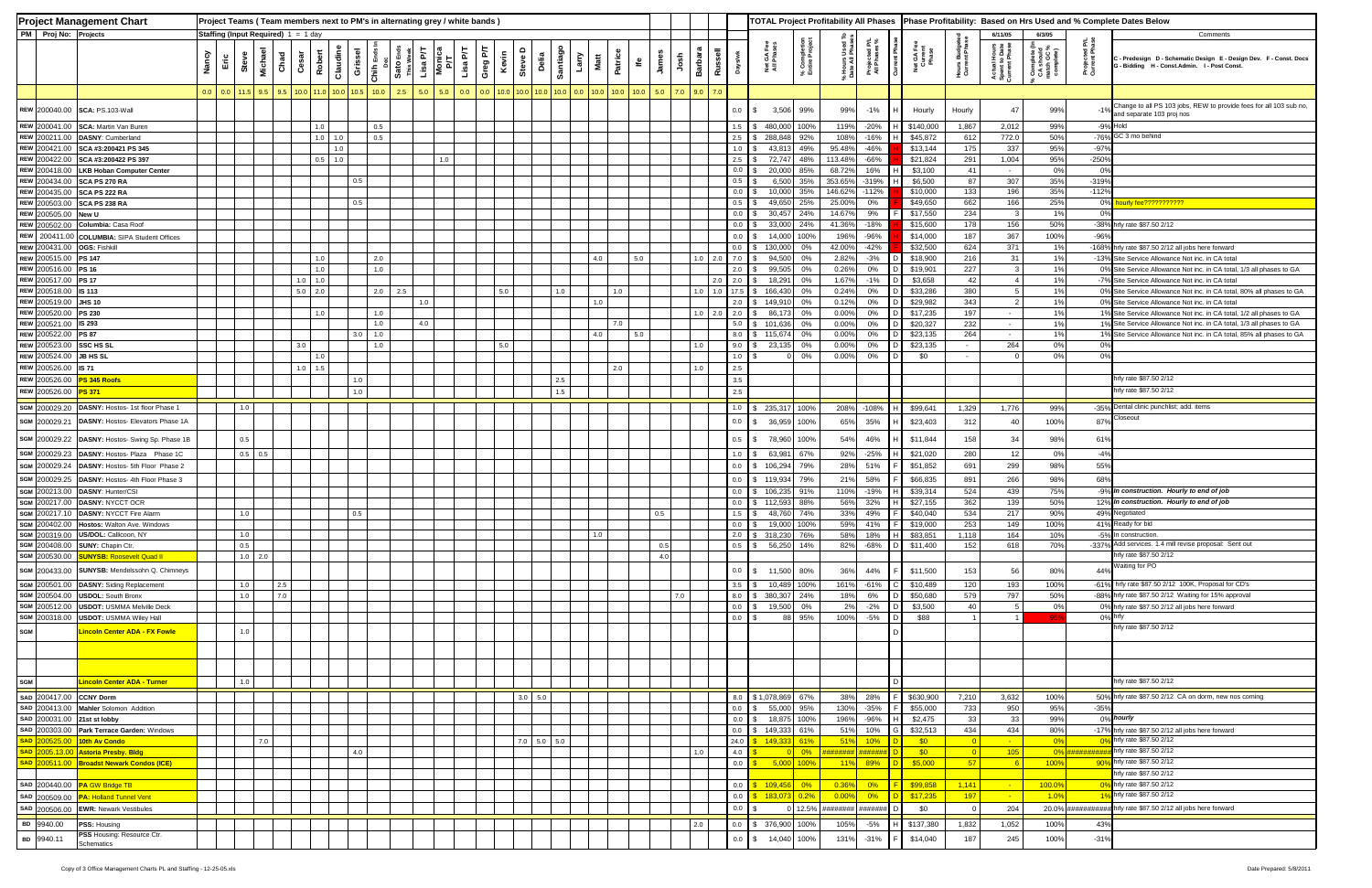|                      | <b>Project Management Chart</b>                                                                                                                                                                   |               |                                              |     |   |               |       |                               |     |           |                             | Project Teams (Team members next to PM's in alternating grey / white bands)                                                                                                                                                                                                                                                                                                                                                                                                 |            |         |                                          |  |               |                          |  |                          |               |     |                  |                              |               |           |                                                                   |                                         |     |                               |      |    |                                                |                                                  |        | TOTAL Project Profitability All Phases Phase Profitability: Based on Hrs Used and % Complete Dates Below           |
|----------------------|---------------------------------------------------------------------------------------------------------------------------------------------------------------------------------------------------|---------------|----------------------------------------------|-----|---|---------------|-------|-------------------------------|-----|-----------|-----------------------------|-----------------------------------------------------------------------------------------------------------------------------------------------------------------------------------------------------------------------------------------------------------------------------------------------------------------------------------------------------------------------------------------------------------------------------------------------------------------------------|------------|---------|------------------------------------------|--|---------------|--------------------------|--|--------------------------|---------------|-----|------------------|------------------------------|---------------|-----------|-------------------------------------------------------------------|-----------------------------------------|-----|-------------------------------|------|----|------------------------------------------------|--------------------------------------------------|--------|--------------------------------------------------------------------------------------------------------------------|
| PM Proj No: Projects |                                                                                                                                                                                                   |               | <b>Staffing (Input Required)</b> $1 = 1$ day |     |   |               |       |                               |     |           |                             |                                                                                                                                                                                                                                                                                                                                                                                                                                                                             |            |         |                                          |  |               |                          |  |                          |               |     |                  |                              |               |           |                                                                   |                                         |     |                               |      |    | 6/11/05                                        | 6/3/05                                           |        | Comments                                                                                                           |
|                      |                                                                                                                                                                                                   |               |                                              |     | έ |               | Cesar |                               |     |           |                             | $\begin{tabular}{ c c } \hline \multicolumn{1}{ c }{\text{Robert}} \\ \hline \multicolumn{1}{ c }{\text{Robert}} \\ \hline \multicolumn{1}{ c }{\text{Claudine}} \\ \hline \multicolumn{1}{ c }{\text{Cmin}} \\ \hline \multicolumn{1}{ c }{\text{Cmin}} \\ \hline \multicolumn{1}{ c }{\text{Cmin}} \\ \hline \multicolumn{1}{ c }{\text{Cmin}} \\ \hline \multicolumn{1}{ c }{\text{Sato}} \\ \hline \multicolumn{1}{ c }{\text{Monica}} \\ \hline \multicolumn{1}{ c }{$ |            |         | Lisa P/T<br>Greg P/T<br>Kevin<br>Steve D |  | entiag        | Larry<br>Matt<br>Patrice |  | Jame<br>J<br>e۴          |               |     |                  | GA Fee<br>Phase<br>, के द    |               | 통틀<br>ا ≫ | % Hours Used To<br>Date All Phases                                | ted P/L<br>ases %<br>Project<br>All Pha |     | Net GA Fe<br>Current<br>Phase | -운 호 |    | Actual Hours<br>Spent to Date<br>Current Phase | o Complete<br>CA should<br>match GC<br>complete) |        | C - Predesign D - Schematic Design E - Design Dev. F - Const. Docs<br>3 - Bidding H - Const.Admin. I - Post Const. |
|                      |                                                                                                                                                                                                   |               |                                              |     |   |               |       |                               |     |           |                             | 0.0   0.0   11.5   9.5   9.5   10.0   11.0   10.0   10.5   10.0   2.5   5.0   5.0                                                                                                                                                                                                                                                                                                                                                                                           |            |         |                                          |  |               |                          |  |                          |               |     |                  |                              |               |           |                                                                   |                                         |     |                               |      |    |                                                |                                                  |        |                                                                                                                    |
|                      | BD 200216.00 SUCF: College of Optometry                                                                                                                                                           |               |                                              |     |   |               |       |                               |     |           |                             |                                                                                                                                                                                                                                                                                                                                                                                                                                                                             |            |         |                                          |  |               |                          |  |                          |               | 1.0 |                  | 0.0 \$ 122,759 80%           |               |           | 145%                                                              | -65%                                    |     | \$6,138                       |      | 82 | 26.0                                           | 1%                                               | $-31%$ |                                                                                                                    |
| BD 200427.00         | <b>Bronx Mens Shelter / VIP Community</b><br>Center                                                                                                                                               |               |                                              |     |   |               |       |                               |     |           |                             |                                                                                                                                                                                                                                                                                                                                                                                                                                                                             |            |         |                                          |  |               |                          |  |                          |               |     |                  |                              | 30,620 100%   |           | 35%                                                               | 65%                                     |     | \$30,620                      | 350  |    | 121                                            | 100%                                             | 65%    | hrly rate \$87.50 2/12                                                                                             |
| BD 9940.20           | <b>Green Roof</b>                                                                                                                                                                                 |               |                                              |     |   |               |       |                               |     |           |                             |                                                                                                                                                                                                                                                                                                                                                                                                                                                                             |            |         |                                          |  |               |                          |  |                          |               |     | 0.0              |                              |               | 0%        | 0%                                                                | 0%                                      |     | \$0                           |      |    |                                                | 0%                                               |        | 0% hrly rate \$87.50 2/12                                                                                          |
|                      | BD 200442.00 Brooklyn Building Study                                                                                                                                                              |               |                                              |     |   |               |       |                               |     |           |                             |                                                                                                                                                                                                                                                                                                                                                                                                                                                                             |            |         |                                          |  |               |                          |  |                          |               |     | $0.0$ \$         |                              | 6,000         | 40%       | 21%                                                               | 19%                                     |     | \$6,000                       |      | 69 |                                                | 40%                                              |        | 19% hrly rate \$87.50 2/12                                                                                         |
|                      | BD 200438.00 PA: LT Vents                                                                                                                                                                         |               |                                              |     |   |               |       |                               |     |           |                             |                                                                                                                                                                                                                                                                                                                                                                                                                                                                             |            |         |                                          |  |               |                          |  |                          |               |     | 0.0              |                              |               | 0%        | #DIV/0!                                                           | 0%                                      |     | \$0                           |      |    |                                                | 100.0%                                           |        | 0% hrly rate \$87.50 2/12                                                                                          |
|                      | BD 200441.00 PABT Storage                                                                                                                                                                         |               |                                              |     |   |               |       |                               |     |           |                             |                                                                                                                                                                                                                                                                                                                                                                                                                                                                             |            |         |                                          |  |               |                          |  |                          |               |     | 0.0 <sup>5</sup> |                              | 25,593        | 50%       | 35.39%                                                            | 15%                                     |     | \$25,593                      | 292  |    | 104                                            | 50.0%                                            |        | 15% hrly rate \$87.50 2/12                                                                                         |
|                      | BD 200443.00 PAPATH Grove St                                                                                                                                                                      |               |                                              |     |   |               |       |                               |     |           |                             |                                                                                                                                                                                                                                                                                                                                                                                                                                                                             |            |         |                                          |  |               |                          |  |                          |               |     |                  |                              |               |           | 0.0 \$ 54,686 64.5% 106.48%                                       | $-42%$                                  |     | \$27,965                      | 320  |    | 401                                            | 60.0%                                            |        | -65% Changed phase w 25% of time applied to last phase transferred to th                                           |
| BD                   | Pyramid                                                                                                                                                                                           |               |                                              |     |   |               |       |                               |     |           |                             |                                                                                                                                                                                                                                                                                                                                                                                                                                                                             |            |         |                                          |  |               |                          |  |                          |               |     |                  |                              |               |           |                                                                   |                                         |     |                               |      |    |                                                |                                                  |        |                                                                                                                    |
|                      | NAG 200308.00 Philips Headquarters                                                                                                                                                                |               |                                              |     |   |               |       |                               |     |           |                             |                                                                                                                                                                                                                                                                                                                                                                                                                                                                             |            |         |                                          |  |               |                          |  |                          |               |     | 0.0              |                              | 27,000 85%    |           | 77%                                                               | 8%                                      |     | \$27,000                      | 309  |    | 237                                            | 85%                                              |        | 8% hrly rate \$87.50 2/12                                                                                          |
| <b>FEG</b>           | <b>Marketing</b>                                                                                                                                                                                  |               |                                              |     |   |               |       |                               |     |           |                             |                                                                                                                                                                                                                                                                                                                                                                                                                                                                             |            |         |                                          |  |               |                          |  |                          |               |     |                  | 0.0 Avg marketing hrs per wk |               |           |                                                                   |                                         |     | Tot marketing hrs for wl      |      |    |                                                | 8%                                               |        |                                                                                                                    |
| <b>FEG</b>           | <b>Gouveneur Gardens Zoning Study</b>                                                                                                                                                             |               |                                              |     |   |               |       |                               |     |           |                             |                                                                                                                                                                                                                                                                                                                                                                                                                                                                             |            |         |                                          |  |               |                          |  |                          |               |     |                  |                              |               |           |                                                                   |                                         |     |                               |      |    |                                                |                                                  |        |                                                                                                                    |
|                      | FEG 200507.00 Harlem Hospital Murals                                                                                                                                                              |               |                                              |     |   |               |       |                               | 7.0 |           |                             |                                                                                                                                                                                                                                                                                                                                                                                                                                                                             | 4.0        |         |                                          |  |               |                          |  |                          |               |     |                  | 16.0 \$ 100,000 25.0%        |               |           | 10.02%                                                            | 15%                                     |     | \$0                           |      |    |                                                | 0.0%                                             |        |                                                                                                                    |
|                      | Office                                                                                                                                                                                            |               |                                              | 2.0 |   |               |       |                               |     |           |                             |                                                                                                                                                                                                                                                                                                                                                                                                                                                                             |            |         |                                          |  |               |                          |  |                          |               |     |                  | 2.0 Avg office hrs per wk    |               |           |                                                                   |                                         | 365 | Tot office hrs for wk         |      |    | 359                                            | 37%                                              |        |                                                                                                                    |
|                      |                                                                                                                                                                                                   |               |                                              |     |   |               |       |                               |     |           |                             |                                                                                                                                                                                                                                                                                                                                                                                                                                                                             |            |         |                                          |  |               |                          |  |                          |               |     |                  |                              |               |           |                                                                   |                                         |     |                               |      |    |                                                |                                                  |        |                                                                                                                    |
|                      | Date:                                                                                                                                                                                             |               |                                              |     |   |               |       |                               |     |           |                             |                                                                                                                                                                                                                                                                                                                                                                                                                                                                             | Monica P/T |         |                                          |  | $\frac{1}{2}$ |                          |  |                          |               |     |                  |                              |               |           | - Aggregate Profit / Loss All<br>Note: Projects By % (Weighted By |                                         |     |                               |      |    |                                                |                                                  |        |                                                                                                                    |
|                      | 12/25/05                                                                                                                                                                                          | Nancy<br>Eric |                                              |     |   | Chad<br>Cesar |       | Robert<br>Claudine<br>Grissel |     | Chih Ends | ato Ends <sup>-</sup><br>Ö. | Lisa P/T                                                                                                                                                                                                                                                                                                                                                                                                                                                                    |            | Lisa PT | Greg P/T<br>Greg P/T<br>Kevin<br>Steve D |  |               | Larry<br>Matt<br>Patrice |  | $\underline{\mathbf{e}}$ | James<br>Josh |     |                  |                              | PL<br>Trac    |           | ALL Size In \$) Current Week vs<br>Avg From 2/1/04                |                                         |     |                               |      |    |                                                |                                                  |        |                                                                                                                    |
|                      | Days allocated per person: 0.0   0.0   11.5   9.5   9.5   10.0   11.0   10.0   10.5   10.0   2.5   5.0   5.0   0.0   10.0   10.0   10.0   10.0   0.0   10.0   10.0   10.0   5.0   7.0   5.0   7.0 |               |                                              |     |   |               |       |                               |     |           |                             |                                                                                                                                                                                                                                                                                                                                                                                                                                                                             |            |         |                                          |  |               |                          |  |                          |               |     |                  |                              | king<br>حصصها | 3.77%     |                                                                   | 0.52%                                   |     |                               |      |    |                                                |                                                  |        |                                                                                                                    |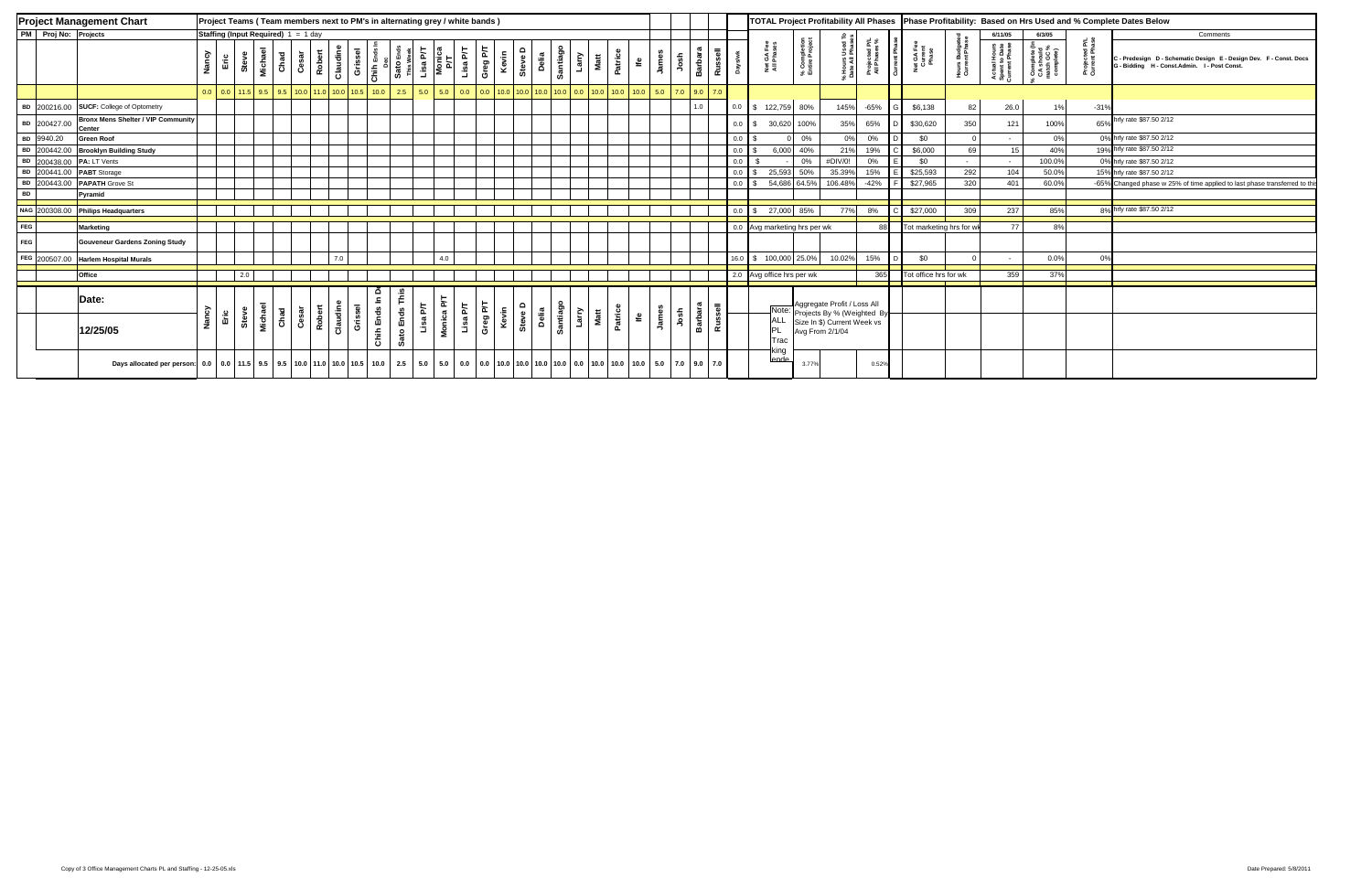|                                 | <b>UTO RAFAEFEMET INFLAT BAS</b>                                                                                |                        |                                                                                                  |                 |                                     |                            |                                                                                                                                                                                                                                |                          |                  |                                                                                                                                                                                                                                      |                                                                                                                |                                                                                                                                                                                                                                                                                            |                                                                                                           |       |                                 |                               |                                                                                                                                                                                                                                |                                                                                                                                                                                                                                      |                                                                                                                                                                                                                                                                                                                                                                                                                                            |                                                                                                             |                                                                                                                                                                                                                                              |                                                                                                                                                                                                                                  |
|---------------------------------|-----------------------------------------------------------------------------------------------------------------|------------------------|--------------------------------------------------------------------------------------------------|-----------------|-------------------------------------|----------------------------|--------------------------------------------------------------------------------------------------------------------------------------------------------------------------------------------------------------------------------|--------------------------|------------------|--------------------------------------------------------------------------------------------------------------------------------------------------------------------------------------------------------------------------------------|----------------------------------------------------------------------------------------------------------------|--------------------------------------------------------------------------------------------------------------------------------------------------------------------------------------------------------------------------------------------------------------------------------------------|-----------------------------------------------------------------------------------------------------------|-------|---------------------------------|-------------------------------|--------------------------------------------------------------------------------------------------------------------------------------------------------------------------------------------------------------------------------|--------------------------------------------------------------------------------------------------------------------------------------------------------------------------------------------------------------------------------------|--------------------------------------------------------------------------------------------------------------------------------------------------------------------------------------------------------------------------------------------------------------------------------------------------------------------------------------------------------------------------------------------------------------------------------------------|-------------------------------------------------------------------------------------------------------------|----------------------------------------------------------------------------------------------------------------------------------------------------------------------------------------------------------------------------------------------|----------------------------------------------------------------------------------------------------------------------------------------------------------------------------------------------------------------------------------|
|                                 |                                                                                                                 |                        |                                                                                                  |                 |                                     |                            |                                                                                                                                                                                                                                |                          |                  |                                                                                                                                                                                                                                      |                                                                                                                |                                                                                                                                                                                                                                                                                            |                                                                                                           |       |                                 |                               |                                                                                                                                                                                                                                |                                                                                                                                                                                                                                      |                                                                                                                                                                                                                                                                                                                                                                                                                                            |                                                                                                             |                                                                                                                                                                                                                                              |                                                                                                                                                                                                                                  |
|                                 | 高麗                                                                                                              | Test<br>Maria<br>Maria |                                                                                                  |                 | E                                   |                            | $\frac{1}{n}$                                                                                                                                                                                                                  |                          |                  |                                                                                                                                                                                                                                      | E                                                                                                              |                                                                                                                                                                                                                                                                                            |                                                                                                           |       |                                 |                               | E                                                                                                                                                                                                                              | Telef<br>Heart                                                                                                                                                                                                                       |                                                                                                                                                                                                                                                                                                                                                                                                                                            |                                                                                                             | $\frac{1}{2}$                                                                                                                                                                                                                                |                                                                                                                                                                                                                                  |
|                                 |                                                                                                                 |                        |                                                                                                  |                 |                                     |                            |                                                                                                                                                                                                                                |                          |                  |                                                                                                                                                                                                                                      |                                                                                                                |                                                                                                                                                                                                                                                                                            |                                                                                                           |       |                                 |                               |                                                                                                                                                                                                                                |                                                                                                                                                                                                                                      |                                                                                                                                                                                                                                                                                                                                                                                                                                            |                                                                                                             |                                                                                                                                                                                                                                              |                                                                                                                                                                                                                                  |
|                                 |                                                                                                                 |                        | 1-79309 7:00%                                                                                    |                 |                                     |                            |                                                                                                                                                                                                                                |                          |                  |                                                                                                                                                                                                                                      |                                                                                                                |                                                                                                                                                                                                                                                                                            |                                                                                                           |       |                                 |                               |                                                                                                                                                                                                                                |                                                                                                                                                                                                                                      |                                                                                                                                                                                                                                                                                                                                                                                                                                            |                                                                                                             |                                                                                                                                                                                                                                              |                                                                                                                                                                                                                                  |
|                                 |                                                                                                                 | $\frac{1}{2}$          |                                                                                                  |                 |                                     |                            |                                                                                                                                                                                                                                |                          |                  |                                                                                                                                                                                                                                      |                                                                                                                |                                                                                                                                                                                                                                                                                            |                                                                                                           |       |                                 |                               |                                                                                                                                                                                                                                | 62 3 87,000                                                                                                                                                                                                                          |                                                                                                                                                                                                                                                                                                                                                                                                                                            |                                                                                                             |                                                                                                                                                                                                                                              |                                                                                                                                                                                                                                  |
|                                 |                                                                                                                 |                        |                                                                                                  |                 |                                     |                            |                                                                                                                                                                                                                                |                          |                  |                                                                                                                                                                                                                                      |                                                                                                                |                                                                                                                                                                                                                                                                                            | a a I                                                                                                     |       |                                 | $\frac{1}{\sin \theta}$       |                                                                                                                                                                                                                                | ÷L.                                                                                                                                                                                                                                  | $\begin{array}{ c c } \hline \textbf{1} & \textbf{0} & \textbf{0} \\ \hline \textbf{1} & \textbf{0} & \textbf{0} & \textbf{0} \\ \hline \textbf{2} & \textbf{0} & \textbf{0} & \textbf{0} \\ \hline \textbf{3} & \textbf{0} & \textbf{0} & \textbf{0} \\ \hline \textbf{4} & \textbf{0} & \textbf{0} & \textbf{0} \\ \hline \textbf{5} & \textbf{0} & \textbf{0} & \textbf{0} \\ \hline \textbf{6} & \textbf{0} & \textbf{0} & \textbf{0}$ |                                                                                                             |                                                                                                                                                                                                                                              |                                                                                                                                                                                                                                  |
|                                 |                                                                                                                 |                        |                                                                                                  |                 |                                     |                            |                                                                                                                                                                                                                                |                          |                  |                                                                                                                                                                                                                                      |                                                                                                                |                                                                                                                                                                                                                                                                                            |                                                                                                           |       |                                 |                               |                                                                                                                                                                                                                                |                                                                                                                                                                                                                                      |                                                                                                                                                                                                                                                                                                                                                                                                                                            |                                                                                                             |                                                                                                                                                                                                                                              |                                                                                                                                                                                                                                  |
|                                 |                                                                                                                 |                        |                                                                                                  |                 |                                     |                            |                                                                                                                                                                                                                                |                          |                  |                                                                                                                                                                                                                                      |                                                                                                                |                                                                                                                                                                                                                                                                                            |                                                                                                           |       |                                 |                               |                                                                                                                                                                                                                                |                                                                                                                                                                                                                                      |                                                                                                                                                                                                                                                                                                                                                                                                                                            |                                                                                                             |                                                                                                                                                                                                                                              |                                                                                                                                                                                                                                  |
|                                 |                                                                                                                 |                        |                                                                                                  |                 |                                     | 0.3                        |                                                                                                                                                                                                                                |                          |                  | $-3.88$                                                                                                                                                                                                                              |                                                                                                                |                                                                                                                                                                                                                                                                                            |                                                                                                           |       |                                 |                               |                                                                                                                                                                                                                                | <b>Barbara</b>                                                                                                                                                                                                                       |                                                                                                                                                                                                                                                                                                                                                                                                                                            |                                                                                                             |                                                                                                                                                                                                                                              |                                                                                                                                                                                                                                  |
|                                 |                                                                                                                 |                        | - 1325 1026<br>- 1325 1026<br>- 1325 1026<br>- 1325 1026                                         |                 |                                     | $\frac{1}{x}$              |                                                                                                                                                                                                                                |                          |                  |                                                                                                                                                                                                                                      |                                                                                                                |                                                                                                                                                                                                                                                                                            |                                                                                                           |       |                                 |                               |                                                                                                                                                                                                                                |                                                                                                                                                                                                                                      |                                                                                                                                                                                                                                                                                                                                                                                                                                            |                                                                                                             |                                                                                                                                                                                                                                              |                                                                                                                                                                                                                                  |
|                                 |                                                                                                                 |                        |                                                                                                  |                 | <u>i de alta esta esperanta a l</u> | 0 100% 100<br>0 100% 120   |                                                                                                                                                                                                                                |                          |                  | and the same of the same of the same of the same of the same of the same of the same of the same of the same o<br>The same of the same of the same of the same of the same of the same of the same of the same of the same of th<br> |                                                                                                                |                                                                                                                                                                                                                                                                                            |                                                                                                           |       | - 19<br>33 - 19<br>33 - 19      | E                             |                                                                                                                                                                                                                                | E                                                                                                                                                                                                                                    | E                                                                                                                                                                                                                                                                                                                                                                                                                                          |                                                                                                             |                                                                                                                                                                                                                                              |                                                                                                                                                                                                                                  |
|                                 |                                                                                                                 |                        |                                                                                                  |                 | H                                   | 0 100% 137                 |                                                                                                                                                                                                                                |                          |                  |                                                                                                                                                                                                                                      |                                                                                                                |                                                                                                                                                                                                                                                                                            |                                                                                                           |       | ÷.                              |                               |                                                                                                                                                                                                                                | E                                                                                                                                                                                                                                    |                                                                                                                                                                                                                                                                                                                                                                                                                                            |                                                                                                             |                                                                                                                                                                                                                                              |                                                                                                                                                                                                                                  |
|                                 |                                                                                                                 |                        |                                                                                                  |                 | ÷                                   | 0 100% 130<br>0 100% 100%  |                                                                                                                                                                                                                                |                          |                  | $\begin{array}{c}\n\hline\n\text{max} \\ \hline\n\text{sum} \\ \hline\n\text{max}\n\end{array}$                                                                                                                                      |                                                                                                                |                                                                                                                                                                                                                                                                                            |                                                                                                           |       |                                 | E                             |                                                                                                                                                                                                                                |                                                                                                                                                                                                                                      |                                                                                                                                                                                                                                                                                                                                                                                                                                            |                                                                                                             |                                                                                                                                                                                                                                              |                                                                                                                                                                                                                                  |
|                                 |                                                                                                                 | 1 <sup>0</sup>         |                                                                                                  |                 | E.<br><b>EXAMPLE</b>                | 0 100% 130%                |                                                                                                                                                                                                                                |                          | 17,238 100% 1976 | $rac{17}{20}$                                                                                                                                                                                                                        |                                                                                                                |                                                                                                                                                                                                                                                                                            |                                                                                                           |       | 21. 101. 21<br>21. 101. 21      | <b>.</b>                      |                                                                                                                                                                                                                                | $107-2$<br>20.8                                                                                                                                                                                                                      |                                                                                                                                                                                                                                                                                                                                                                                                                                            |                                                                                                             |                                                                                                                                                                                                                                              |                                                                                                                                                                                                                                  |
|                                 |                                                                                                                 |                        | 3 1305 1306 1306<br>3 1305 1306 1306<br>3 1305 1306 1306 1306<br>3 1305 1306 1306                |                 | E.                                  |                            | a a constitution and a constitution of the constitution of the constitution of the constitution of the constitution of the constitution of the constitution of the constitution of the constitution of the constitution of the |                          |                  |                                                                                                                                                                                                                                      | i e de de de de de la constantin de la constantin de la constantin de la constantin de la constantin de la con | <u> Participal Management Albert 1999</u>                                                                                                                                                                                                                                                  |                                                                                                           |       |                                 |                               | is as a computer of the computer of the computer of the computer of the computer of the computer of the computer of the computer of the computer of the computer of the computer of the computer of the computer of the comput |                                                                                                                                                                                                                                      |                                                                                                                                                                                                                                                                                                                                                                                                                                            |                                                                                                             | a kara katika katika katika katika katika katika katika katika katika katika katika katika katika katika katik<br>Katika katika katika katika katika katika katika katika katika katika katika katika katika katika katika katik             | ielaika kalaikin katkai kalkai kalka kalkai kalkai kalkai.<br>1961 kalkaina kalkai kalkai kalkai kalkai kalkai kalkai kalkai kalkai.                                                                                             |
|                                 |                                                                                                                 |                        |                                                                                                  |                 |                                     | 0 100% 130                 |                                                                                                                                                                                                                                |                          |                  |                                                                                                                                                                                                                                      |                                                                                                                |                                                                                                                                                                                                                                                                                            |                                                                                                           |       |                                 |                               |                                                                                                                                                                                                                                |                                                                                                                                                                                                                                      |                                                                                                                                                                                                                                                                                                                                                                                                                                            |                                                                                                             |                                                                                                                                                                                                                                              |                                                                                                                                                                                                                                  |
|                                 |                                                                                                                 |                        |                                                                                                  |                 | E                                   |                            |                                                                                                                                                                                                                                | $\overline{\phantom{a}}$ |                  |                                                                                                                                                                                                                                      | E                                                                                                              | E,                                                                                                                                                                                                                                                                                         | 100% 10% 0                                                                                                |       |                                 | e <mark>și</mark>             | F                                                                                                                                                                                                                              |                                                                                                                                                                                                                                      |                                                                                                                                                                                                                                                                                                                                                                                                                                            |                                                                                                             |                                                                                                                                                                                                                                              |                                                                                                                                                                                                                                  |
|                                 |                                                                                                                 |                        |                                                                                                  |                 |                                     | 0 100% 130%                |                                                                                                                                                                                                                                | $\frac{1}{2}$            |                  | $\begin{array}{r} 376 \\ 358 \\ - 1636 \\ \hline 07332 \end{array}$                                                                                                                                                                  |                                                                                                                |                                                                                                                                                                                                                                                                                            |                                                                                                           |       |                                 |                               |                                                                                                                                                                                                                                | $\ddot{ }$                                                                                                                                                                                                                           |                                                                                                                                                                                                                                                                                                                                                                                                                                            |                                                                                                             |                                                                                                                                                                                                                                              |                                                                                                                                                                                                                                  |
|                                 | in a bhliain an chuid an chuid an chuid an chuid an chuid an chuid an chuid an chuid an chuid an chuid an chuid |                        |                                                                                                  |                 | E.                                  | 0 100% 120%                | <u>is an international</u>                                                                                                                                                                                                     |                          |                  | $rac{0.005}{1600}$                                                                                                                                                                                                                   |                                                                                                                | $\frac{1}{2}$                                                                                                                                                                                                                                                                              | 1984 - 1984<br>1984 - 1984 - 1984 - 1984<br>1995 - 1994 - 1994 - 1994 - 1994<br>1995 - 1994 - 1994 - 1994 |       | $-50$                           | E                             | $\overline{\phantom{a}}$                                                                                                                                                                                                       | $\frac{1}{m+1}$                                                                                                                                                                                                                      |                                                                                                                                                                                                                                                                                                                                                                                                                                            |                                                                                                             | <b>TANA BERKETAN DENGAN DENGAN DENGAN DENGAN DENGAN DENGAN DENGAN DENGAN DENGAN DENGAN DENGAN DENGAN DENGAN DENG</b><br>En dengan dengan dengan dengan dengan dengan dengan dengan dengan dengan dengan dengan dengan dengan dengan de       | 176 6076<br>176 1476                                                                                                                                                                                                             |
|                                 |                                                                                                                 |                        | $\blacksquare$                                                                                   |                 |                                     |                            |                                                                                                                                                                                                                                |                          |                  |                                                                                                                                                                                                                                      |                                                                                                                |                                                                                                                                                                                                                                                                                            | Ï                                                                                                         |       |                                 |                               |                                                                                                                                                                                                                                |                                                                                                                                                                                                                                      |                                                                                                                                                                                                                                                                                                                                                                                                                                            |                                                                                                             |                                                                                                                                                                                                                                              |                                                                                                                                                                                                                                  |
|                                 |                                                                                                                 |                        |                                                                                                  |                 |                                     |                            |                                                                                                                                                                                                                                |                          |                  |                                                                                                                                                                                                                                      |                                                                                                                |                                                                                                                                                                                                                                                                                            |                                                                                                           |       |                                 |                               |                                                                                                                                                                                                                                |                                                                                                                                                                                                                                      |                                                                                                                                                                                                                                                                                                                                                                                                                                            |                                                                                                             |                                                                                                                                                                                                                                              |                                                                                                                                                                                                                                  |
|                                 |                                                                                                                 |                        |                                                                                                  |                 |                                     |                            |                                                                                                                                                                                                                                |                          |                  |                                                                                                                                                                                                                                      |                                                                                                                |                                                                                                                                                                                                                                                                                            |                                                                                                           |       |                                 |                               |                                                                                                                                                                                                                                |                                                                                                                                                                                                                                      |                                                                                                                                                                                                                                                                                                                                                                                                                                            |                                                                                                             |                                                                                                                                                                                                                                              |                                                                                                                                                                                                                                  |
|                                 |                                                                                                                 |                        |                                                                                                  |                 |                                     |                            |                                                                                                                                                                                                                                |                          |                  |                                                                                                                                                                                                                                      |                                                                                                                |                                                                                                                                                                                                                                                                                            |                                                                                                           |       |                                 |                               |                                                                                                                                                                                                                                |                                                                                                                                                                                                                                      |                                                                                                                                                                                                                                                                                                                                                                                                                                            |                                                                                                             |                                                                                                                                                                                                                                              |                                                                                                                                                                                                                                  |
|                                 |                                                                                                                 |                        | 100% 100%                                                                                        |                 |                                     |                            |                                                                                                                                                                                                                                |                          |                  |                                                                                                                                                                                                                                      |                                                                                                                |                                                                                                                                                                                                                                                                                            |                                                                                                           |       |                                 |                               |                                                                                                                                                                                                                                | E                                                                                                                                                                                                                                    |                                                                                                                                                                                                                                                                                                                                                                                                                                            |                                                                                                             |                                                                                                                                                                                                                                              |                                                                                                                                                                                                                                  |
| <b>TEESER</b>                   |                                                                                                                 |                        |                                                                                                  |                 |                                     |                            |                                                                                                                                                                                                                                |                          |                  |                                                                                                                                                                                                                                      |                                                                                                                |                                                                                                                                                                                                                                                                                            |                                                                                                           |       |                                 |                               |                                                                                                                                                                                                                                |                                                                                                                                                                                                                                      |                                                                                                                                                                                                                                                                                                                                                                                                                                            |                                                                                                             |                                                                                                                                                                                                                                              |                                                                                                                                                                                                                                  |
|                                 |                                                                                                                 |                        |                                                                                                  |                 | <b>Childrich School</b>             | 0 100% 137                 | <b>TERRETA EL SEGUNDO DE LA SEGUNDO DE LA SEGUNDO DE LA SEGUNDO DE LA SEGUNDO DE LA SEGUNDO DE LA SEGUNDO DE LA S</b>                                                                                                          |                          |                  |                                                                                                                                                                                                                                      | e estata de la contrata de la construction de la construction de la construction de la construction de la cons |                                                                                                                                                                                                                                                                                            | <b>Professor Andrews Concerned State</b>                                                                  |       |                                 |                               |                                                                                                                                                                                                                                | in a serie a serie a serie a serie a serie a serie a serie a serie a serie a serie a serie a serie a serie a s<br>A serie a serie a serie a serie a serie a serie a serie a serie a serie a serie a serie a serie a serie a ser<br>A |                                                                                                                                                                                                                                                                                                                                                                                                                                            |                                                                                                             | <u>, Andrej Andrej Andrej Andrej Andrej Andrej Andrej Andrej Andrej Andrej Andrej Andrej Andrej Andrej Andrej And<br/>1990 - Paris II.a (1990), prima politika i politika i politika i politika i politika i politika i politika i<br/>1</u> | l alaksinteetti ja lahteettiettelestelmän kaupunkinna talouttaa ja lahteettiin.<br>Ilmattaa ja lahteettiin talouttaa ja talouttaa ja talouttaa ja lahteettiin.                                                                   |
|                                 |                                                                                                                 |                        |                                                                                                  |                 |                                     | 0 100% 100%<br>0 100% 100% |                                                                                                                                                                                                                                |                          |                  | $\frac{1}{2}$                                                                                                                                                                                                                        |                                                                                                                |                                                                                                                                                                                                                                                                                            |                                                                                                           |       |                                 |                               |                                                                                                                                                                                                                                |                                                                                                                                                                                                                                      |                                                                                                                                                                                                                                                                                                                                                                                                                                            |                                                                                                             |                                                                                                                                                                                                                                              |                                                                                                                                                                                                                                  |
|                                 |                                                                                                                 |                        |                                                                                                  |                 |                                     | 0 100% 100%                |                                                                                                                                                                                                                                |                          |                  | 18,000                                                                                                                                                                                                                               |                                                                                                                |                                                                                                                                                                                                                                                                                            |                                                                                                           |       | a<br>K                          |                               |                                                                                                                                                                                                                                | $\frac{1}{20}$                                                                                                                                                                                                                       | $m_{\rm H}$                                                                                                                                                                                                                                                                                                                                                                                                                                |                                                                                                             |                                                                                                                                                                                                                                              |                                                                                                                                                                                                                                  |
|                                 |                                                                                                                 |                        |                                                                                                  |                 |                                     | 0 100% 100%                |                                                                                                                                                                                                                                |                          |                  |                                                                                                                                                                                                                                      |                                                                                                                |                                                                                                                                                                                                                                                                                            |                                                                                                           |       |                                 | F                             |                                                                                                                                                                                                                                | $m + 1$                                                                                                                                                                                                                              | ami                                                                                                                                                                                                                                                                                                                                                                                                                                        |                                                                                                             |                                                                                                                                                                                                                                              |                                                                                                                                                                                                                                  |
|                                 |                                                                                                                 |                        | 100% 100%                                                                                        |                 |                                     | 0 100% 100%                |                                                                                                                                                                                                                                |                          |                  | $rac{1}{24.172}$                                                                                                                                                                                                                     |                                                                                                                |                                                                                                                                                                                                                                                                                            |                                                                                                           |       |                                 |                               |                                                                                                                                                                                                                                |                                                                                                                                                                                                                                      |                                                                                                                                                                                                                                                                                                                                                                                                                                            | 44,333 \$ 9,900 SPL 7% BOL                                                                                  |                                                                                                                                                                                                                                              |                                                                                                                                                                                                                                  |
|                                 |                                                                                                                 |                        | 150% 100%<br>150% 100%<br>150% 100%                                                              |                 | Ħ                                   |                            |                                                                                                                                                                                                                                |                          |                  | (64,330)                                                                                                                                                                                                                             |                                                                                                                |                                                                                                                                                                                                                                                                                            | <b>31</b>                                                                                                 |       |                                 | E                             |                                                                                                                                                                                                                                |                                                                                                                                                                                                                                      |                                                                                                                                                                                                                                                                                                                                                                                                                                            |                                                                                                             |                                                                                                                                                                                                                                              |                                                                                                                                                                                                                                  |
|                                 |                                                                                                                 |                        | 1985 1995<br>1995 1995<br>1995 1995 1<br>1995 1995                                               |                 | E                                   |                            |                                                                                                                                                                                                                                |                          |                  |                                                                                                                                                                                                                                      |                                                                                                                |                                                                                                                                                                                                                                                                                            | 1001 1012<br>1001 1032<br>1001 1032                                                                       |       |                                 |                               |                                                                                                                                                                                                                                |                                                                                                                                                                                                                                      |                                                                                                                                                                                                                                                                                                                                                                                                                                            |                                                                                                             |                                                                                                                                                                                                                                              |                                                                                                                                                                                                                                  |
|                                 |                                                                                                                 |                        |                                                                                                  |                 |                                     |                            |                                                                                                                                                                                                                                |                          |                  |                                                                                                                                                                                                                                      |                                                                                                                |                                                                                                                                                                                                                                                                                            |                                                                                                           |       |                                 |                               |                                                                                                                                                                                                                                |                                                                                                                                                                                                                                      |                                                                                                                                                                                                                                                                                                                                                                                                                                            |                                                                                                             |                                                                                                                                                                                                                                              |                                                                                                                                                                                                                                  |
|                                 |                                                                                                                 |                        | 1205 1205 1206<br>1205 1205 1206<br>1205 1205 1205 1206<br>1205 1205 1205 1206<br>1205 1205 1206 |                 | E                                   |                            |                                                                                                                                                                                                                                |                          |                  |                                                                                                                                                                                                                                      |                                                                                                                |                                                                                                                                                                                                                                                                                            |                                                                                                           |       |                                 | i<br>Lihat                    |                                                                                                                                                                                                                                |                                                                                                                                                                                                                                      |                                                                                                                                                                                                                                                                                                                                                                                                                                            | 15<br>1930 - 1930 1930 1931 1945<br>1945 - 1945 1946 1947 1948 1948<br>1948 - 1948 1948 1948 1948 1948 1948 |                                                                                                                                                                                                                                              |                                                                                                                                                                                                                                  |
|                                 |                                                                                                                 |                        |                                                                                                  |                 | E                                   |                            |                                                                                                                                                                                                                                |                          |                  |                                                                                                                                                                                                                                      |                                                                                                                |                                                                                                                                                                                                                                                                                            |                                                                                                           |       |                                 |                               |                                                                                                                                                                                                                                |                                                                                                                                                                                                                                      |                                                                                                                                                                                                                                                                                                                                                                                                                                            |                                                                                                             |                                                                                                                                                                                                                                              |                                                                                                                                                                                                                                  |
|                                 |                                                                                                                 |                        |                                                                                                  |                 |                                     |                            |                                                                                                                                                                                                                                |                          |                  |                                                                                                                                                                                                                                      |                                                                                                                |                                                                                                                                                                                                                                                                                            |                                                                                                           |       |                                 |                               |                                                                                                                                                                                                                                |                                                                                                                                                                                                                                      |                                                                                                                                                                                                                                                                                                                                                                                                                                            |                                                                                                             |                                                                                                                                                                                                                                              |                                                                                                                                                                                                                                  |
|                                 | E                                                                                                               |                        | 100% 100%                                                                                        |                 | Į,                                  |                            | E.<br>F                                                                                                                                                                                                                        |                          | $\oplus$         |                                                                                                                                                                                                                                      |                                                                                                                | $\begin{tabular}{ c c c c } \hline . & . & . & . & . \\ \hline 1,00 & 10 & 0.00 & 0.00 & 0.00 & 0.00 & 0.00 & 0.00 & 0.00 & 0.00 & 0.00 & 0.00 & 0.00 & 0.00 & 0.00 & 0.00 & 0.00 & 0.00 & 0.00 & 0.00 & 0.00 & 0.00 & 0.00 & 0.00 & 0.00 & 0.00 & 0.00 & 0.00 & 0.00 & 0.00 & 0.00 & 0.0$ | os tos <mark>o</mark>                                                                                     |       |                                 |                               | <b>CONTRACT</b>                                                                                                                                                                                                                | 3.02.3                                                                                                                                                                                                                               |                                                                                                                                                                                                                                                                                                                                                                                                                                            |                                                                                                             |                                                                                                                                                                                                                                              |                                                                                                                                                                                                                                  |
| <b>103 Park Terrace Gardens</b> |                                                                                                                 |                        | 1201 1001<br>1201 1001<br>1201 1001                                                              |                 | E.                                  |                            |                                                                                                                                                                                                                                |                          | . .              |                                                                                                                                                                                                                                      |                                                                                                                |                                                                                                                                                                                                                                                                                            | $m =$                                                                                                     | L.    | ₩                               | <b>Barbara</b>                |                                                                                                                                                                                                                                | <b>E</b>                                                                                                                                                                                                                             |                                                                                                                                                                                                                                                                                                                                                                                                                                            | 1 11206 1 11230 125 155 155<br>1 3653 1 11363 165 165 165<br>1 1130 1 1203 105 155 325                      |                                                                                                                                                                                                                                              |                                                                                                                                                                                                                                  |
|                                 |                                                                                                                 |                        | <u>Ti</u>                                                                                        |                 | E                                   |                            |                                                                                                                                                                                                                                |                          | P                |                                                                                                                                                                                                                                      |                                                                                                                |                                                                                                                                                                                                                                                                                            |                                                                                                           |       | M                               | <b>DOWN</b>                   |                                                                                                                                                                                                                                |                                                                                                                                                                                                                                      |                                                                                                                                                                                                                                                                                                                                                                                                                                            |                                                                                                             |                                                                                                                                                                                                                                              |                                                                                                                                                                                                                                  |
|                                 |                                                                                                                 |                        |                                                                                                  |                 |                                     |                            |                                                                                                                                                                                                                                |                          |                  |                                                                                                                                                                                                                                      |                                                                                                                |                                                                                                                                                                                                                                                                                            |                                                                                                           |       |                                 |                               |                                                                                                                                                                                                                                |                                                                                                                                                                                                                                      |                                                                                                                                                                                                                                                                                                                                                                                                                                            |                                                                                                             |                                                                                                                                                                                                                                              |                                                                                                                                                                                                                                  |
|                                 |                                                                                                                 |                        |                                                                                                  |                 |                                     |                            |                                                                                                                                                                                                                                |                          |                  |                                                                                                                                                                                                                                      |                                                                                                                |                                                                                                                                                                                                                                                                                            |                                                                                                           | i a l |                                 |                               |                                                                                                                                                                                                                                | $\mathbb{R}$                                                                                                                                                                                                                         |                                                                                                                                                                                                                                                                                                                                                                                                                                            |                                                                                                             |                                                                                                                                                                                                                                              |                                                                                                                                                                                                                                  |
|                                 | in                                                                                                              |                        | 3 1324 1004<br>3 1324 1324<br>3 1324 1004<br>3 1324 1004 1                                       |                 | E                                   | t                          | E                                                                                                                                                                                                                              |                          |                  |                                                                                                                                                                                                                                      | R                                                                                                              |                                                                                                                                                                                                                                                                                            |                                                                                                           |       |                                 | til 1<br>$\frac{1}{\sqrt{2}}$ | E                                                                                                                                                                                                                              |                                                                                                                                                                                                                                      | E.                                                                                                                                                                                                                                                                                                                                                                                                                                         |                                                                                                             | La Barat de La Barat de La Barat de La Barat de La Barat de La Barat de La Barat de La Barat de La Barat de La<br>1990 - Carlos de La Barat de La Barat de La Barat de La Barat de La Barca de La Barca de La Barca de La Barca<br>1         |                                                                                                                                                                                                                                  |
|                                 |                                                                                                                 |                        |                                                                                                  |                 |                                     |                            |                                                                                                                                                                                                                                |                          |                  |                                                                                                                                                                                                                                      |                                                                                                                |                                                                                                                                                                                                                                                                                            |                                                                                                           |       |                                 |                               |                                                                                                                                                                                                                                |                                                                                                                                                                                                                                      |                                                                                                                                                                                                                                                                                                                                                                                                                                            |                                                                                                             |                                                                                                                                                                                                                                              |                                                                                                                                                                                                                                  |
|                                 | $\frac{1}{2}$ : $\frac{n}{n}$                                                                                   |                        |                                                                                                  |                 | Ħ                                   |                            | Ħ                                                                                                                                                                                                                              |                          |                  |                                                                                                                                                                                                                                      | $\overline{a}$                                                                                                 |                                                                                                                                                                                                                                                                                            |                                                                                                           |       |                                 |                               | $\overline{\phantom{a}}$                                                                                                                                                                                                       |                                                                                                                                                                                                                                      | $\blacksquare$                                                                                                                                                                                                                                                                                                                                                                                                                             |                                                                                                             | 1 33.165<br>1 74.556<br>1 2.1756<br>1 2.3755<br>1 2.3755                                                                                                                                                                                     | a kara katika katika katika katika katika katika katika katika katika katika katika katika katika katika katik<br>Katika katika katika katika katika katika katika katika katika katika katika katika katika katika katika katik |
|                                 | E                                                                                                               |                        |                                                                                                  |                 | E                                   |                            | F                                                                                                                                                                                                                              |                          | E.               |                                                                                                                                                                                                                                      | H                                                                                                              | ∃                                                                                                                                                                                                                                                                                          |                                                                                                           | E.    |                                 | E.                            | E                                                                                                                                                                                                                              |                                                                                                                                                                                                                                      |                                                                                                                                                                                                                                                                                                                                                                                                                                            | $\frac{221}{221} + \frac{277}{217} + \frac{23}{217} + \frac{25}{217} + \frac{25}{217}$                      |                                                                                                                                                                                                                                              |                                                                                                                                                                                                                                  |
|                                 | <b>an</b> 1994                                                                                                  |                        |                                                                                                  | 300 221 331 332 | $\frac{1}{2}$                       |                            | 22.5                                                                                                                                                                                                                           |                          |                  |                                                                                                                                                                                                                                      | a <mark>l est</mark>                                                                                           |                                                                                                                                                                                                                                                                                            | <u>tan ar a t</u>                                                                                         |       | <u>an ten <mark>en s</mark></u> |                               | <b>Part 1</b>                                                                                                                                                                                                                  |                                                                                                                                                                                                                                      |                                                                                                                                                                                                                                                                                                                                                                                                                                            | 27,000 3 23,6% \$ 4,3% \$ 25% \$ 10% \$                                                                     | $\frac{1}{2}$ and $\frac{1}{2}$                                                                                                                                                                                                              |                                                                                                                                                                                                                                  |
|                                 | $\frac{1}{10000}$                                                                                               |                        | i de la p                                                                                        |                 |                                     | $\overline{+}\,$           | $\color{red}+$                                                                                                                                                                                                                 |                          | Ħ                |                                                                                                                                                                                                                                      |                                                                                                                |                                                                                                                                                                                                                                                                                            | $\pm$                                                                                                     |       |                                 | Ħ                             |                                                                                                                                                                                                                                |                                                                                                                                                                                                                                      | $\overline{\phantom{a}}$                                                                                                                                                                                                                                                                                                                                                                                                                   | $\overline{\phantom{a}}$                                                                                    |                                                                                                                                                                                                                                              |                                                                                                                                                                                                                                  |
|                                 |                                                                                                                 |                        |                                                                                                  |                 |                                     |                            |                                                                                                                                                                                                                                |                          |                  |                                                                                                                                                                                                                                      |                                                                                                                |                                                                                                                                                                                                                                                                                            |                                                                                                           |       |                                 |                               |                                                                                                                                                                                                                                |                                                                                                                                                                                                                                      |                                                                                                                                                                                                                                                                                                                                                                                                                                            |                                                                                                             |                                                                                                                                                                                                                                              |                                                                                                                                                                                                                                  |
|                                 |                                                                                                                 |                        |                                                                                                  |                 |                                     |                            |                                                                                                                                                                                                                                |                          |                  |                                                                                                                                                                                                                                      |                                                                                                                |                                                                                                                                                                                                                                                                                            |                                                                                                           |       |                                 |                               |                                                                                                                                                                                                                                |                                                                                                                                                                                                                                      |                                                                                                                                                                                                                                                                                                                                                                                                                                            |                                                                                                             |                                                                                                                                                                                                                                              | <b>Contact Service</b>                                                                                                                                                                                                           |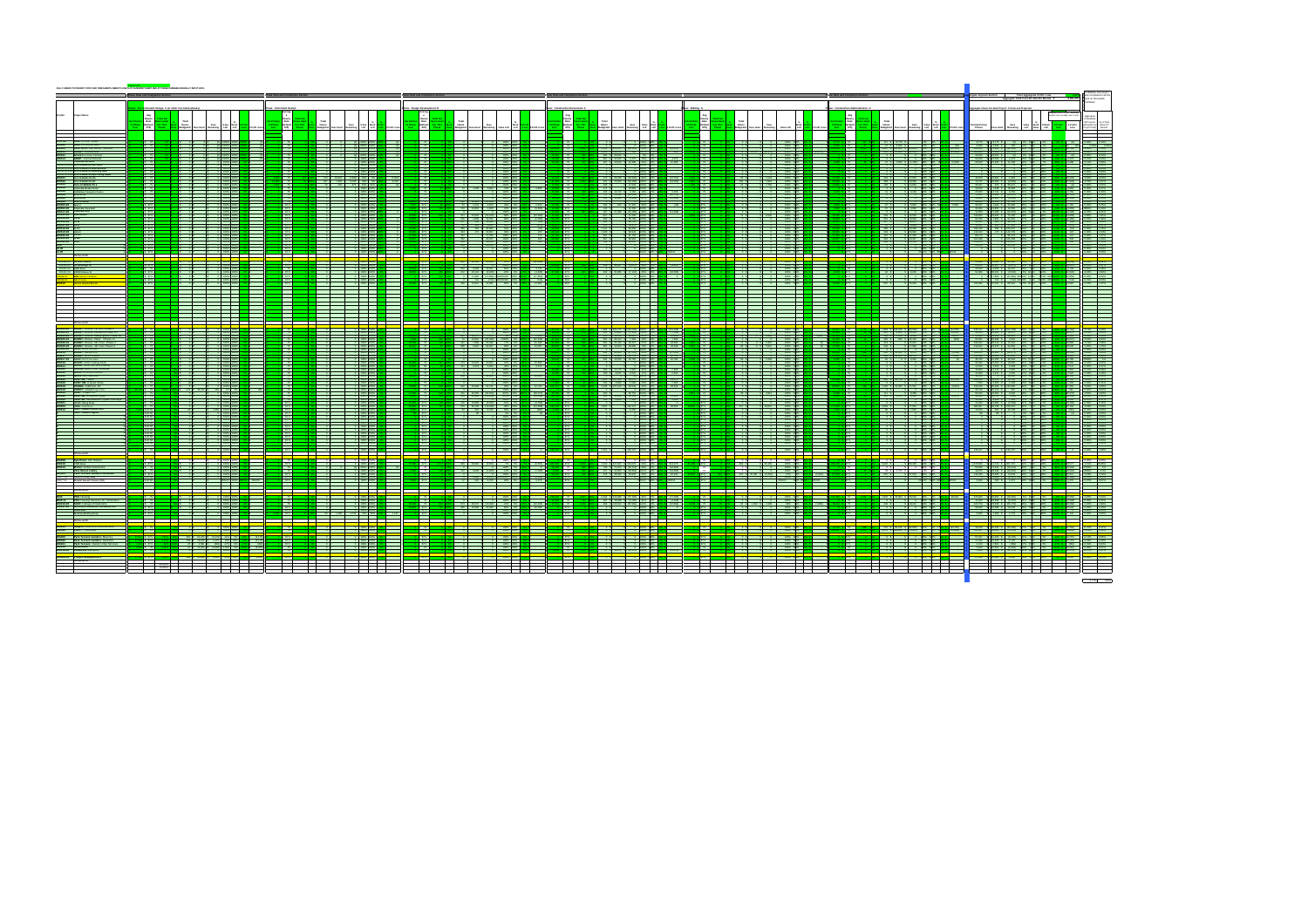|  |  | $\begin{array}{ c c c c c } \hline \text{1.00,000} & \text{0.000} \\ \hline \text{1.00,000} & \text{0.000} \\ \hline \text{1.00,000} & \text{0.000} \\ \hline \text{1.0000} & \text{1.000} \\ \hline \end{array}$              |  |                        |  | ---------------------- |  | ----------------------- |  | واصابعتها والمازعان والماري المرابط |  | sissississä                                                                                                                                                                                                                                                                                                                                                                                                                       |                                              |                                  |
|--|--|--------------------------------------------------------------------------------------------------------------------------------------------------------------------------------------------------------------------------------|--|------------------------|--|------------------------|--|-------------------------|--|-------------------------------------|--|-----------------------------------------------------------------------------------------------------------------------------------------------------------------------------------------------------------------------------------------------------------------------------------------------------------------------------------------------------------------------------------------------------------------------------------|----------------------------------------------|----------------------------------|
|  |  |                                                                                                                                                                                                                                |  |                        |  |                        |  |                         |  |                                     |  |                                                                                                                                                                                                                                                                                                                                                                                                                                   |                                              |                                  |
|  |  |                                                                                                                                                                                                                                |  |                        |  |                        |  |                         |  |                                     |  |                                                                                                                                                                                                                                                                                                                                                                                                                                   |                                              |                                  |
|  |  |                                                                                                                                                                                                                                |  |                        |  |                        |  |                         |  |                                     |  |                                                                                                                                                                                                                                                                                                                                                                                                                                   |                                              |                                  |
|  |  | $1 - 20,000$                                                                                                                                                                                                                   |  |                        |  |                        |  |                         |  |                                     |  |                                                                                                                                                                                                                                                                                                                                                                                                                                   |                                              |                                  |
|  |  |                                                                                                                                                                                                                                |  |                        |  |                        |  |                         |  |                                     |  | $\frac{1}{2}$                                                                                                                                                                                                                                                                                                                                                                                                                     |                                              | ╪═╪═╪═╪═╪═╪═╪═<br>╪═╪┉╪═╪═╪═╪═╪═ |
|  |  |                                                                                                                                                                                                                                |  |                        |  |                        |  |                         |  |                                     |  |                                                                                                                                                                                                                                                                                                                                                                                                                                   |                                              |                                  |
|  |  |                                                                                                                                                                                                                                |  |                        |  |                        |  |                         |  |                                     |  |                                                                                                                                                                                                                                                                                                                                                                                                                                   |                                              |                                  |
|  |  |                                                                                                                                                                                                                                |  |                        |  |                        |  |                         |  |                                     |  |                                                                                                                                                                                                                                                                                                                                                                                                                                   |                                              |                                  |
|  |  |                                                                                                                                                                                                                                |  |                        |  |                        |  |                         |  |                                     |  | ----                                                                                                                                                                                                                                                                                                                                                                                                                              |                                              |                                  |
|  |  |                                                                                                                                                                                                                                |  |                        |  |                        |  |                         |  |                                     |  |                                                                                                                                                                                                                                                                                                                                                                                                                                   |                                              |                                  |
|  |  |                                                                                                                                                                                                                                |  |                        |  |                        |  |                         |  |                                     |  |                                                                                                                                                                                                                                                                                                                                                                                                                                   |                                              |                                  |
|  |  |                                                                                                                                                                                                                                |  |                        |  |                        |  |                         |  |                                     |  |                                                                                                                                                                                                                                                                                                                                                                                                                                   |                                              |                                  |
|  |  |                                                                                                                                                                                                                                |  |                        |  |                        |  |                         |  |                                     |  |                                                                                                                                                                                                                                                                                                                                                                                                                                   |                                              |                                  |
|  |  |                                                                                                                                                                                                                                |  |                        |  |                        |  |                         |  |                                     |  |                                                                                                                                                                                                                                                                                                                                                                                                                                   |                                              |                                  |
|  |  |                                                                                                                                                                                                                                |  |                        |  |                        |  |                         |  |                                     |  |                                                                                                                                                                                                                                                                                                                                                                                                                                   |                                              |                                  |
|  |  |                                                                                                                                                                                                                                |  |                        |  |                        |  |                         |  |                                     |  |                                                                                                                                                                                                                                                                                                                                                                                                                                   |                                              |                                  |
|  |  |                                                                                                                                                                                                                                |  |                        |  |                        |  |                         |  |                                     |  |                                                                                                                                                                                                                                                                                                                                                                                                                                   |                                              |                                  |
|  |  |                                                                                                                                                                                                                                |  |                        |  |                        |  |                         |  |                                     |  |                                                                                                                                                                                                                                                                                                                                                                                                                                   |                                              |                                  |
|  |  | $\begin{array}{ c c c c c }\hline c & 0.00 & 0 & 0.00 & 0 \\ \hline c & 0.00 & 0 & 0 & 0 & 0 \\ \hline 1 & 0.00 & 1 & 0 & 0 & 0 \\ \hline \end{array}$                                                                         |  |                        |  |                        |  |                         |  |                                     |  |                                                                                                                                                                                                                                                                                                                                                                                                                                   |                                              |                                  |
|  |  |                                                                                                                                                                                                                                |  |                        |  |                        |  |                         |  |                                     |  |                                                                                                                                                                                                                                                                                                                                                                                                                                   |                                              |                                  |
|  |  |                                                                                                                                                                                                                                |  |                        |  |                        |  |                         |  |                                     |  |                                                                                                                                                                                                                                                                                                                                                                                                                                   |                                              |                                  |
|  |  |                                                                                                                                                                                                                                |  |                        |  |                        |  |                         |  |                                     |  |                                                                                                                                                                                                                                                                                                                                                                                                                                   |                                              |                                  |
|  |  |                                                                                                                                                                                                                                |  |                        |  |                        |  |                         |  |                                     |  |                                                                                                                                                                                                                                                                                                                                                                                                                                   |                                              |                                  |
|  |  |                                                                                                                                                                                                                                |  |                        |  |                        |  |                         |  |                                     |  |                                                                                                                                                                                                                                                                                                                                                                                                                                   |                                              |                                  |
|  |  |                                                                                                                                                                                                                                |  |                        |  |                        |  |                         |  |                                     |  |                                                                                                                                                                                                                                                                                                                                                                                                                                   |                                              |                                  |
|  |  |                                                                                                                                                                                                                                |  |                        |  |                        |  |                         |  |                                     |  |                                                                                                                                                                                                                                                                                                                                                                                                                                   |                                              |                                  |
|  |  |                                                                                                                                                                                                                                |  |                        |  |                        |  |                         |  |                                     |  |                                                                                                                                                                                                                                                                                                                                                                                                                                   |                                              |                                  |
|  |  |                                                                                                                                                                                                                                |  |                        |  |                        |  |                         |  |                                     |  |                                                                                                                                                                                                                                                                                                                                                                                                                                   |                                              |                                  |
|  |  |                                                                                                                                                                                                                                |  |                        |  |                        |  |                         |  |                                     |  |                                                                                                                                                                                                                                                                                                                                                                                                                                   |                                              |                                  |
|  |  |                                                                                                                                                                                                                                |  |                        |  |                        |  |                         |  |                                     |  |                                                                                                                                                                                                                                                                                                                                                                                                                                   |                                              |                                  |
|  |  |                                                                                                                                                                                                                                |  |                        |  |                        |  |                         |  |                                     |  |                                                                                                                                                                                                                                                                                                                                                                                                                                   |                                              |                                  |
|  |  | 1 000 1                                                                                                                                                                                                                        |  |                        |  |                        |  |                         |  |                                     |  |                                                                                                                                                                                                                                                                                                                                                                                                                                   |                                              |                                  |
|  |  |                                                                                                                                                                                                                                |  |                        |  |                        |  |                         |  |                                     |  |                                                                                                                                                                                                                                                                                                                                                                                                                                   |                                              |                                  |
|  |  |                                                                                                                                                                                                                                |  |                        |  |                        |  |                         |  |                                     |  |                                                                                                                                                                                                                                                                                                                                                                                                                                   |                                              |                                  |
|  |  |                                                                                                                                                                                                                                |  |                        |  |                        |  |                         |  |                                     |  |                                                                                                                                                                                                                                                                                                                                                                                                                                   |                                              |                                  |
|  |  |                                                                                                                                                                                                                                |  |                        |  |                        |  |                         |  |                                     |  |                                                                                                                                                                                                                                                                                                                                                                                                                                   |                                              |                                  |
|  |  |                                                                                                                                                                                                                                |  |                        |  |                        |  |                         |  |                                     |  |                                                                                                                                                                                                                                                                                                                                                                                                                                   |                                              |                                  |
|  |  |                                                                                                                                                                                                                                |  |                        |  |                        |  |                         |  |                                     |  |                                                                                                                                                                                                                                                                                                                                                                                                                                   |                                              |                                  |
|  |  | t at an                                                                                                                                                                                                                        |  | ----------------       |  |                        |  | an sa B                 |  |                                     |  |                                                                                                                                                                                                                                                                                                                                                                                                                                   |                                              |                                  |
|  |  |                                                                                                                                                                                                                                |  |                        |  |                        |  |                         |  |                                     |  |                                                                                                                                                                                                                                                                                                                                                                                                                                   |                                              |                                  |
|  |  |                                                                                                                                                                                                                                |  |                        |  |                        |  |                         |  |                                     |  |                                                                                                                                                                                                                                                                                                                                                                                                                                   |                                              |                                  |
|  |  |                                                                                                                                                                                                                                |  |                        |  |                        |  |                         |  |                                     |  |                                                                                                                                                                                                                                                                                                                                                                                                                                   |                                              |                                  |
|  |  |                                                                                                                                                                                                                                |  |                        |  |                        |  |                         |  |                                     |  |                                                                                                                                                                                                                                                                                                                                                                                                                                   |                                              |                                  |
|  |  |                                                                                                                                                                                                                                |  |                        |  |                        |  |                         |  |                                     |  | $\frac{1}{\frac{1}{\sqrt{1-\frac{1}{\sqrt{1-\frac{1}{\sqrt{1-\frac{1}{\sqrt{1-\frac{1}{\sqrt{1-\frac{1}{\sqrt{1-\frac{1}{\sqrt{1-\frac{1}{\sqrt{1-\frac{1}{\sqrt{1-\frac{1}{\sqrt{1-\frac{1}{\sqrt{1-\frac{1}{\sqrt{1-\frac{1}{\sqrt{1-\frac{1}{\sqrt{1-\frac{1}{\sqrt{1-\frac{1}{\sqrt{1-\frac{1}{\sqrt{1-\frac{1}{\sqrt{1-\frac{1}{\sqrt{1-\frac{1}{\sqrt{1-\frac{1}{\sqrt{1-\frac{1}{\sqrt{1-\frac{1}{\sqrt{1-\frac{1}{\sqrt{$ |                                              |                                  |
|  |  |                                                                                                                                                                                                                                |  |                        |  |                        |  |                         |  |                                     |  |                                                                                                                                                                                                                                                                                                                                                                                                                                   |                                              | T T                              |
|  |  |                                                                                                                                                                                                                                |  |                        |  |                        |  |                         |  |                                     |  |                                                                                                                                                                                                                                                                                                                                                                                                                                   |                                              |                                  |
|  |  |                                                                                                                                                                                                                                |  | <del>11111111111</del> |  |                        |  |                         |  | ,,,,,,,,,,,,,,,,,,,,,,              |  |                                                                                                                                                                                                                                                                                                                                                                                                                                   |                                              |                                  |
|  |  |                                                                                                                                                                                                                                |  |                        |  |                        |  |                         |  |                                     |  |                                                                                                                                                                                                                                                                                                                                                                                                                                   |                                              |                                  |
|  |  |                                                                                                                                                                                                                                |  |                        |  |                        |  |                         |  |                                     |  |                                                                                                                                                                                                                                                                                                                                                                                                                                   |                                              |                                  |
|  |  |                                                                                                                                                                                                                                |  |                        |  |                        |  |                         |  |                                     |  |                                                                                                                                                                                                                                                                                                                                                                                                                                   |                                              |                                  |
|  |  |                                                                                                                                                                                                                                |  |                        |  |                        |  |                         |  |                                     |  |                                                                                                                                                                                                                                                                                                                                                                                                                                   | <del>, , , , , , , , , , , , , , , , ,</del> |                                  |
|  |  | $\begin{array}{ c c c c c }\hline \rule{0pt}{2.2ex} & & & & & & & \\ \hline 1 & 176,000 & 1 & & & & \\ \hline 2 & 16,000 & 1 & & & & \\ \hline 3 & 120,700 & 1 & & & & \\ \hline 4 & 20,600 & 1 & & & & \\ \hline \end{array}$ |  |                        |  |                        |  |                         |  |                                     |  |                                                                                                                                                                                                                                                                                                                                                                                                                                   |                                              |                                  |
|  |  | $\frac{1}{1}$ case                                                                                                                                                                                                             |  |                        |  |                        |  |                         |  |                                     |  |                                                                                                                                                                                                                                                                                                                                                                                                                                   |                                              |                                  |
|  |  |                                                                                                                                                                                                                                |  |                        |  |                        |  |                         |  |                                     |  |                                                                                                                                                                                                                                                                                                                                                                                                                                   |                                              |                                  |
|  |  | <u>esterna esterna </u>                                                                                                                                                                                                        |  |                        |  |                        |  |                         |  |                                     |  |                                                                                                                                                                                                                                                                                                                                                                                                                                   |                                              |                                  |
|  |  |                                                                                                                                                                                                                                |  |                        |  |                        |  |                         |  |                                     |  |                                                                                                                                                                                                                                                                                                                                                                                                                                   |                                              |                                  |
|  |  |                                                                                                                                                                                                                                |  |                        |  |                        |  |                         |  |                                     |  |                                                                                                                                                                                                                                                                                                                                                                                                                                   |                                              |                                  |
|  |  |                                                                                                                                                                                                                                |  |                        |  |                        |  |                         |  |                                     |  |                                                                                                                                                                                                                                                                                                                                                                                                                                   |                                              |                                  |
|  |  | $\frac{1}{1}$                                                                                                                                                                                                                  |  |                        |  |                        |  |                         |  |                                     |  |                                                                                                                                                                                                                                                                                                                                                                                                                                   |                                              |                                  |
|  |  |                                                                                                                                                                                                                                |  |                        |  |                        |  |                         |  |                                     |  |                                                                                                                                                                                                                                                                                                                                                                                                                                   |                                              |                                  |
|  |  |                                                                                                                                                                                                                                |  |                        |  |                        |  |                         |  |                                     |  |                                                                                                                                                                                                                                                                                                                                                                                                                                   |                                              |                                  |
|  |  |                                                                                                                                                                                                                                |  |                        |  |                        |  |                         |  |                                     |  |                                                                                                                                                                                                                                                                                                                                                                                                                                   |                                              |                                  |
|  |  |                                                                                                                                                                                                                                |  |                        |  |                        |  |                         |  |                                     |  |                                                                                                                                                                                                                                                                                                                                                                                                                                   |                                              |                                  |
|  |  |                                                                                                                                                                                                                                |  |                        |  |                        |  |                         |  |                                     |  |                                                                                                                                                                                                                                                                                                                                                                                                                                   |                                              |                                  |
|  |  |                                                                                                                                                                                                                                |  |                        |  |                        |  |                         |  |                                     |  |                                                                                                                                                                                                                                                                                                                                                                                                                                   |                                              |                                  |
|  |  |                                                                                                                                                                                                                                |  |                        |  |                        |  |                         |  |                                     |  |                                                                                                                                                                                                                                                                                                                                                                                                                                   |                                              |                                  |
|  |  |                                                                                                                                                                                                                                |  |                        |  |                        |  |                         |  |                                     |  |                                                                                                                                                                                                                                                                                                                                                                                                                                   |                                              |                                  |